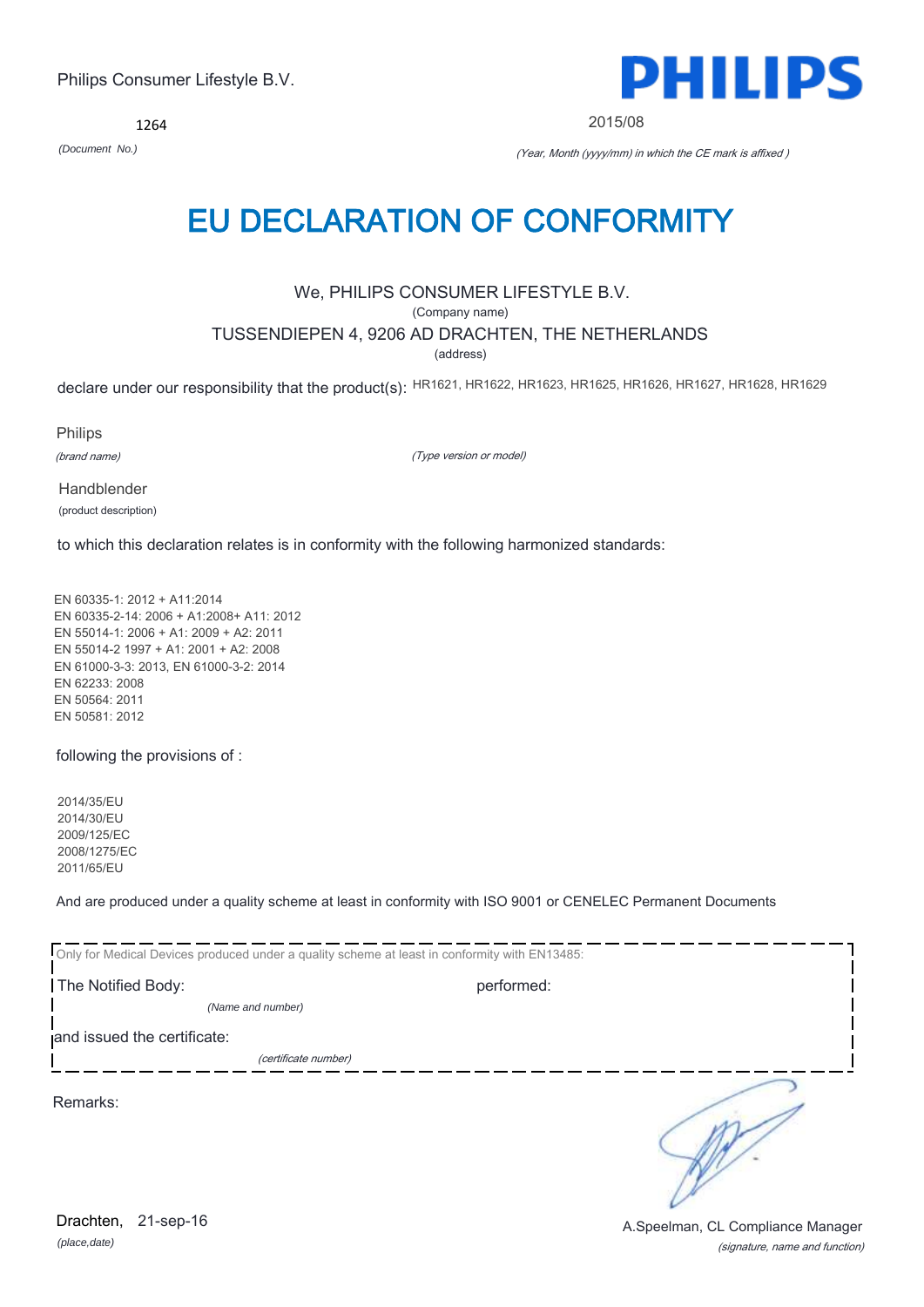1264



#### 2015/08

*(Document No. /Bericht Nr. )* (Year, Month (yyyy/mm) in which the CE mark is affixed /Jahr der CE Zeichenerteilung )

# EU DECLARATION OF CONFORMITY

(EG - Konformitätserklärung)

# We, PHILIPS CONSUMER LIFESTYLE B.V.

(Company name / Name)

# TUSSENDIEPEN 4, 9206 AD DRACHTEN, THE NETHERLANDS

(address / Anschrift)

declare under our responsibility that the product(s) HR1621, HR1622, HR1623, HR1625, HR1626, HR1627, HR1628, HR1629 erklären als Verantwortliche, daß folgende(s) elektrische(n) Produkt(e)

Philips

(brand name, Markenname)

(Type version or model, Typenbezeichnung oder Modell )

Handblender

(product description, Produktbezeichnung)

to which this declaration relates is in conformity with the following harmonized standards: (auf die sich diese Konformitätserklärung bezieht, allen nachstehenden hamonisierten Normen entspricht.)

EN 60335-1: 2012 + A11:2014 EN 60335-2-14: 2006 + A1:2008+ A11: 2012 EN 55014-1: 2006 + A1: 2009 + A2: 2011 EN 55014-2 1997 + A1: 2001 + A2: 2008 EN 61000-3-3: 2013, EN 61000-3-2: 2014 EN 62233: 2008 EN 50564: 2011 EN 50581: 2012

following the provisions of :

(Entsprechend den Bestimmungen der)

2014/35/EU 2014/30/EU 2009/125/EC 2008/1275/EC 2011/65/EU

And are produced under a quality scheme at least in conformity with ISO 9001 or CENELEC Permanent Documents (und die gemäß eines Qualitätsystems produziert werden, dass mindestens der ISO 9001 oder CENELEC Permanent Documents entspricht)

|                              | Only for Medical Devices produced under a quality scheme at least in conformity with EN13485: |              |                                                             |
|------------------------------|-----------------------------------------------------------------------------------------------|--------------|-------------------------------------------------------------|
| The Notified Body:           |                                                                                               | performed:   |                                                             |
| (benannte Stelle)            | (Name and number/ Name und Kennnummer)                                                        | (ausgeführt) | (description of intervention / Beschreibung des Verfahrens) |
| and issued the certificate:  |                                                                                               |              |                                                             |
| (und stellen das Zertifikat) | (certificate number / Zertifikatnummer)                                                       |              |                                                             |
| Remarks:                     |                                                                                               |              |                                                             |

(signature, name and function / Unterschrift, Name und Funktion des Unterzeichners ) A.Speelman, CL Compliance Manager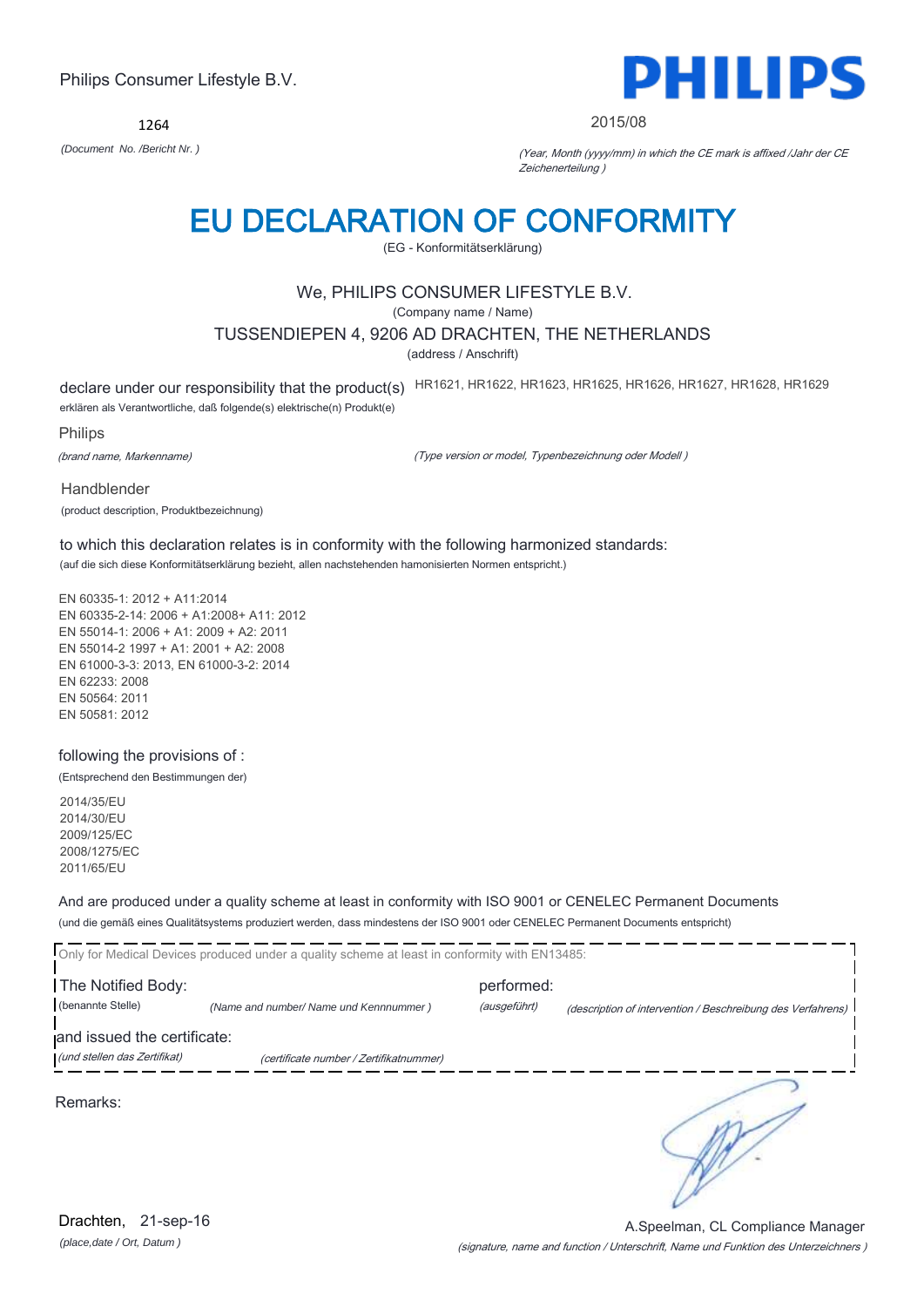1264



#### 2015/08

*(Document No. / Numéro du document)* (Year, Month (yyyy/mm) in which the CE mark is affixed / Année/mois (aaaa/mm) au cours de laquelle le marquage CE a été apposé)

# EU DECLARATION OF CONFORMITY

(DECLARATION DE CONFORMITE CE)

# We, PHILIPS CONSUMER LIFESTYLE B.V.

(Company name / Nom de l'entreprise)

### TUSSENDIEPEN 4, 9206 AD DRACHTEN, THE NETHERLANDS

(address / adresse)

declare under our responsibility that the product(s) HR1621, HR1622, HR1623, HR1625, HR1626, HR1627, HR1628, HR1629

(déclarons sous notre propre responsabilité que le(s) produit(s))

Philips

(brand name, nom de la marque)

(Type version or model, référence ou modèle)

Handblender (product description, description du produit)

to which this declaration relates is in conformity with the following harmonized standards: (auquel cette déclaration se rapporte, est conforme aux normes harmonisées suivantes)

EN 60335-1: 2012 + A11:2014 EN 60335-2-14: 2006 + A1:2008+ A11: 2012 EN 55014-1: 2006 + A1: 2009 + A2: 2011 EN 55014-2 1997 + A1: 2001 + A2: 2008 EN 61000-3-3: 2013, EN 61000-3-2: 2014 EN 62233: 2008 EN 50564: 2011 EN 50581: 2012

### following the provisions of :

(conformément aux exigences essentielles et autres dispositions pertinentes de:)

2014/35/EU 2014/30/EU 2009/125/EC 2008/1275/EC 2011/65/EU

And are produced under a quality scheme at least in conformity with ISO 9001 or CENELEC Permanent Documents (Et sont fabriqués conformément à une qualité au moins conforme à la norme ISO 9001 ou aux Documents Permanents CENELEC)

|                                                             | Only for Medical Devices produced under a quality scheme at least in conformity with EN13485: |                            |                                                              |
|-------------------------------------------------------------|-----------------------------------------------------------------------------------------------|----------------------------|--------------------------------------------------------------|
| The Notified Body:<br>(L'Organisme Notifié)                 | (Name and number/ nom et numéro)                                                              | performed:<br>(a effectué) | (description of intervention / description de 'intervention) |
| and issued the certificate:<br>(et a délivré le certificat) | (certificate number / numéro du certificat)                                                   |                            |                                                              |
| Remarks:                                                    |                                                                                               |                            |                                                              |

A.Speelman, CL Compliance Manager

(signature, name and function / signature, nom et fonction)

*(place,date / lieu, date)* Drachten, 21-sep-16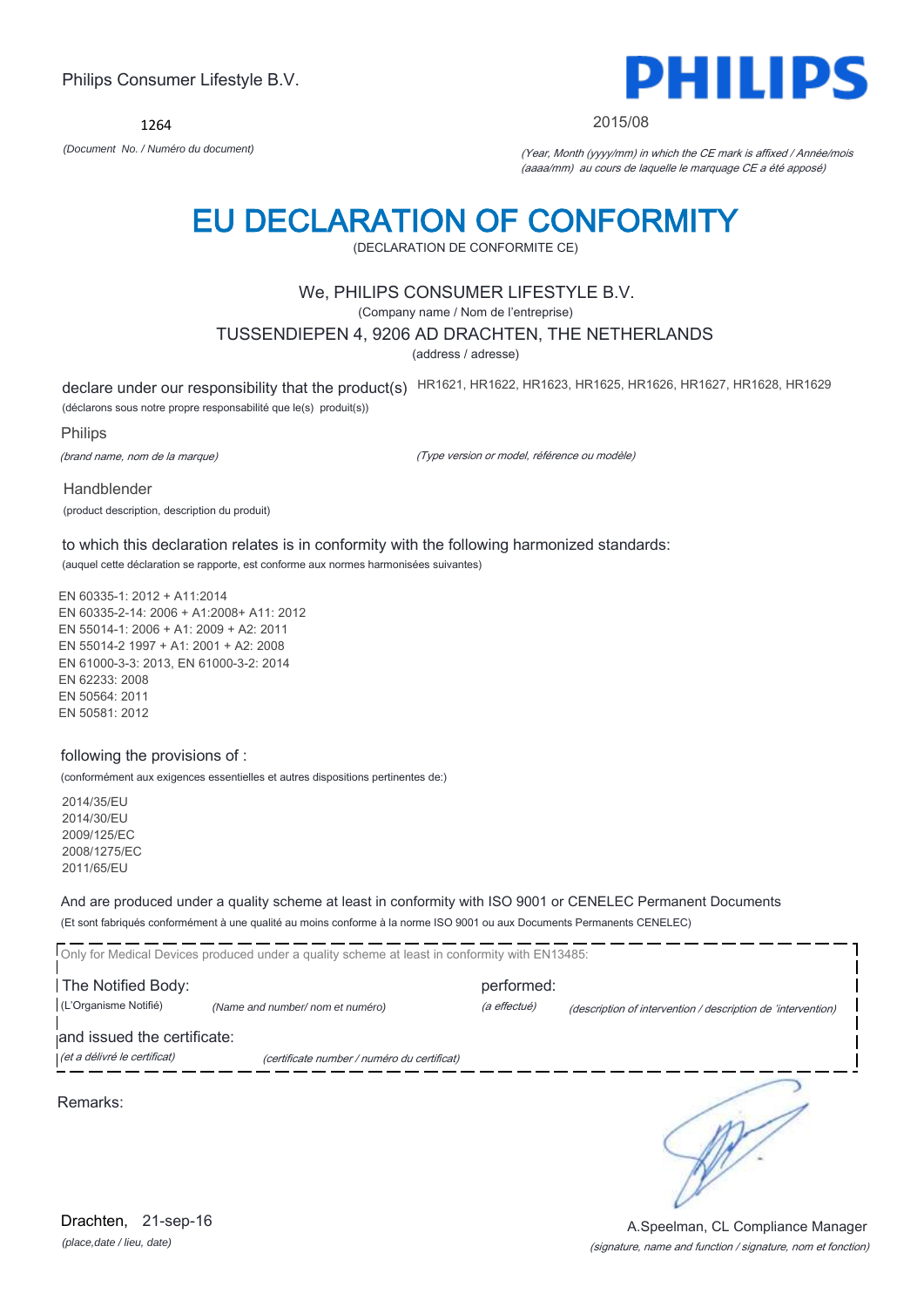### (signature, name and function / handtekening, naam en functie) A.Speelman, CL Compliance Manager

∍

# Philips Consumer Lifestyle B.V.

1264

*(Document No. / Documentnummer)* (Year, Month (yyyy/mm) in which the CE mark is affixed / Jaar, maand waarin de CE markering is uitgegeven)

2015/08

# EU DECLARATION OF CONFORMITY

(Europeese Conformiteitsverklaring)

# We, PHILIPS CONSUMER LIFESTYLE B.V.

(Company name / Bedrijfsnaam)

# TUSSENDIEPEN 4, 9206 AD DRACHTEN, THE NETHERLANDS

(address / adres)

declare under our responsibility that the product(s) HR1621, HR1622, HR1623, HR1625, HR1626, HR1627, HR1628, HR1629

(verklaren dat onder onze verantwoordelijkheid de product(en))

Philips

(brand name, merknaam)

(Type version or model, typenummer of model)

Handblender (product description, productbeschrijving)

to which this declaration relates is in conformity with the following harmonized standards: (waar deze verklaring betrekking op heeft voldoen aan de volgende geharmoniseerde standaarden)

EN 60335-1: 2012 + A11:2014 EN 60335-2-14: 2006 + A1:2008+ A11: 2012 EN 55014-1: 2006 + A1: 2009 + A2: 2011 EN 55014-2 1997 + A1: 2001 + A2: 2008 EN 61000-3-3: 2013, EN 61000-3-2: 2014 EN 62233: 2008 EN 50564: 2011 EN 50581: 2012

following the provisions of :

(volgens de voorwaarden van:)

2014/35/EU 2014/30/EU 2009/125/EC 2008/1275/EC 2011/65/EU

And are produced under a quality scheme at least in conformity with ISO 9001 or CENELEC Permanent Documents (En worden geproduceerd volgens een kwaliteitsprogramma wat minimaal overeenkomt met ISO9001 of de CENELEC permanente documenten)

Only for Medical Devices produced under a quality scheme at least in conformity with EN13485: **The Notified Body: performed:** performed: (Notified Body) *(Name and number/ Naam en nummer)* (heeft uitgevoerd) (description of intervention / uitgevoerd testprotocol) and issued the certificate: (en heeft een certificaat uitgegeven) (certificate number / nummer van het certificaat)

Remarks:

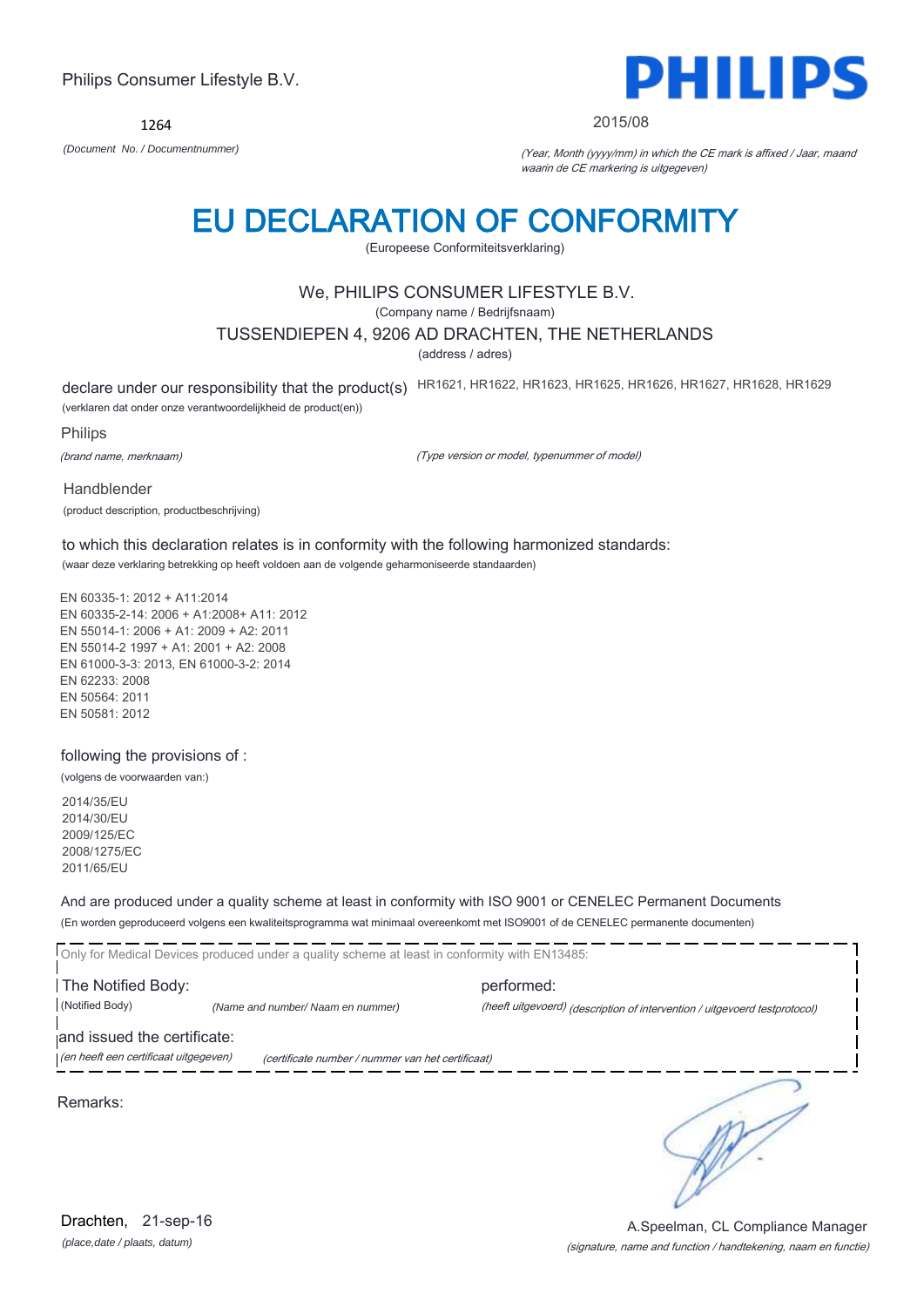1264



#### 2015/08

*(Document No. / Číslo zprávy)* (Year, Month (yyyy/mm) in which the CE mark is affixed / Rok udělění známky CE)

# EU DECLARATION OF CONFORMITY

(Prohlášení o shodě v EU)

# We, PHILIPS CONSUMER LIFESTYLE B.V.

(Company name / Jméno)

### TUSSENDIEPEN 4, 9206 AD DRACHTEN, THE NETHERLANDS

(address / adresa)

declare under our responsibility that the product(s) HR1621, HR1622, HR1623, HR1625, HR1626, HR1627, HR1628, HR1629 (Prohlašujeme na svou odpovědnost, že elektrický výrobek)

Philips

(brand name, značka)

(Type version or model, Typ verze nebo model)

Handblender (product description, popis výrobku)

to which this declaration relates is in conformity with the following harmonized standards: (na nějž se toto prohlášení vztahuje, je ve shodě s následujícími harmonizovanými normami:)

EN 60335-1: 2012 + A11:2014 EN 60335-2-14: 2006 + A1:2008+ A11: 2012 EN 55014-1: 2006 + A1: 2009 + A2: 2011 EN 55014-2 1997 + A1: 2001 + A2: 2008 EN 61000-3-3: 2013, EN 61000-3-2: 2014 EN 62233: 2008 EN 50564: 2011 EN 50581: 2012

### following the provisions of :

(Následovaných ustanoveními Směrnic:)

2014/35/EU 2014/30/EU 2009/125/EC 2008/1275/EC 2011/65/EU

And are produced under a quality scheme at least in conformity with ISO 9001 or CENELEC Permanent Documents (A jsou vyráběny v systému řízení kvality minimálně ve shodě s ISO 9001 nebo)

Only for Medical Devices produced under a quality scheme at least in conformity with EN13485: **The Notified Body: performed:** performed: (Kompetentní orgán) *(Name and number/ Název a číslo)* (provedl) (description of intervention / popis operace) and issued the certificate: (a vydal certifikát,) (certificate number / číslo certifikátu) ∍

Remarks:

*(place,date / místo, datum)* Drachten, 21-sep-16

# (signature, name and function / podpis, jméno a funkce) A.Speelman, CL Compliance Manager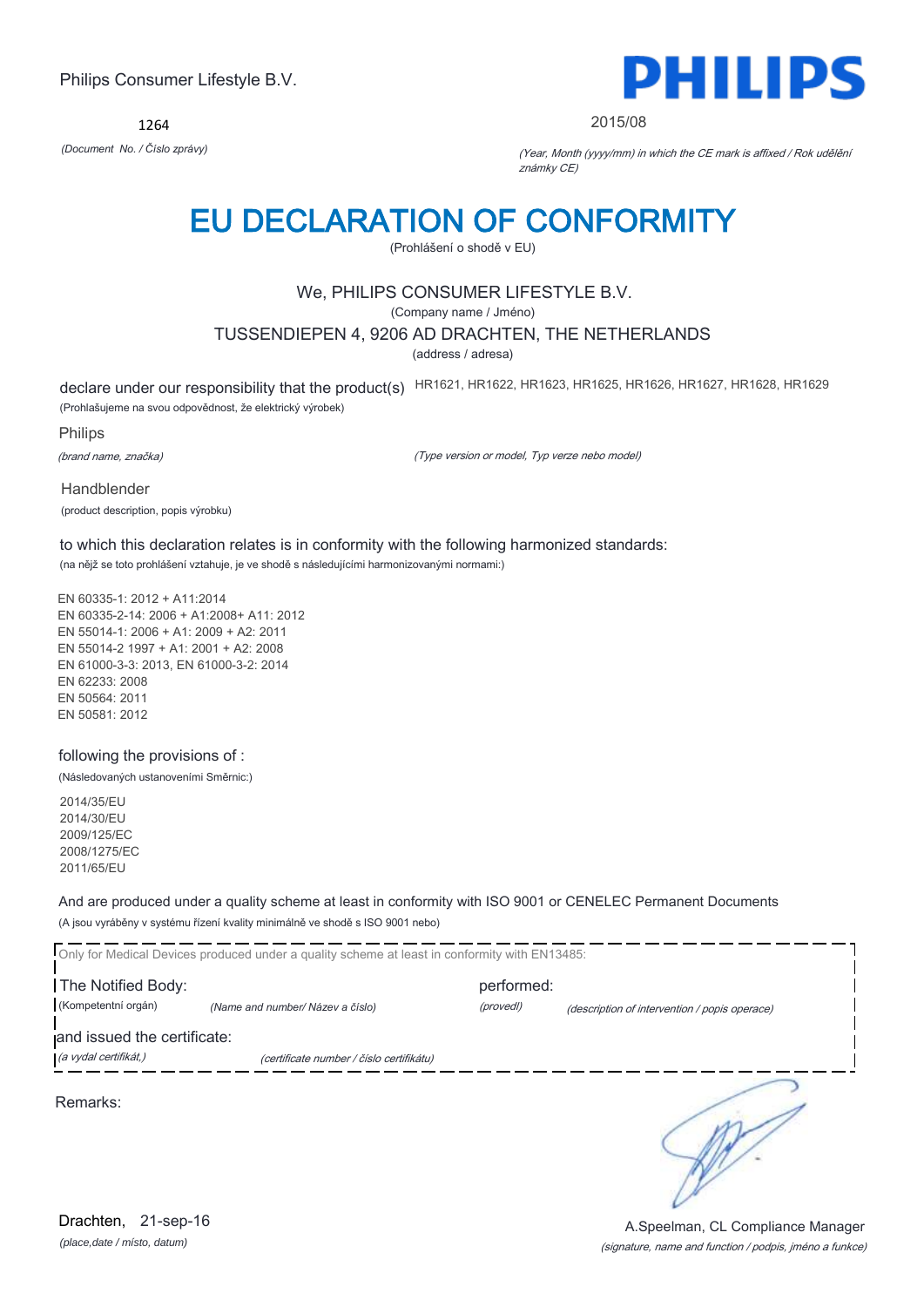1264



#### 2015/08

*(Document No. / Rapportnummer)* (Year, Month (yyyy/mm) in which the CE mark is affixed / Årstal for påhæftning af CE-mærkningen)

# EU DECLARATION OF CONFORMITY

(EU KONFORMITETSERKLÆRING)

# We, PHILIPS CONSUMER LIFESTYLE B.V.

(Company name / Virksomhedens navn)

# TUSSENDIEPEN 4, 9206 AD DRACHTEN, THE NETHERLANDS

(address / adresse)

declare under our responsibility that the product(s) HR1621, HR1622, HR1623, HR1625, HR1626, HR1627, HR1628, HR1629 (Erklærer i henhold til vores ansvar, at de(t) elektriske produkt(er))

Philips

(brand name, navn på varemærke)

(Type version or model, type eller model)

Handblender (product description, produktbeskrivelse)

to which this declaration relates is in conformity with the following harmonized standards: (til hvilke(t) denne erklæring relaterer sig, er i konformitet med følgende harmoniserede standarder)

EN 60335-1: 2012 + A11:2014 EN 60335-2-14: 2006 + A1:2008+ A11: 2012 EN 55014-1: 2006 + A1: 2009 + A2: 2011 EN 55014-2 1997 + A1: 2001 + A2: 2008 EN 61000-3-3: 2013, EN 61000-3-2: 2014 EN 62233: 2008 EN 50564: 2011 EN 50581: 2012

### following the provisions of :

(Opfylder de ufravigelige krav og øvrige forskrifter i)

2014/35/EU 2014/30/EU 2009/125/EC 2008/1275/EC 2011/65/EU

And are produced under a quality scheme at least in conformity with ISO 9001 or CENELEC Permanent Documents (Og er produceret i en kvalitet, der, som minimum, opfylder kravene i ISO 9001-standarden eller CENELEC's permanente dokumenter)

Only for Medical Devices produced under a quality scheme at least in conformity with EN13485:

**The Notified Body: performed:** performed: (Det Notificerede Organ) *(Name and number/ Navn og nummer)* (har gennemført) (description of intervention / beskrivelse af intervention)

and issued the certificate:

(og udstedt erklæringen) (certificate number / erklæringsnummer)

Remarks:

*(place,date / sted, dato)* Drachten, 21-sep-16

(signature, name and function / Signatur, navn og titel) A.Speelman, CL Compliance Manager

∍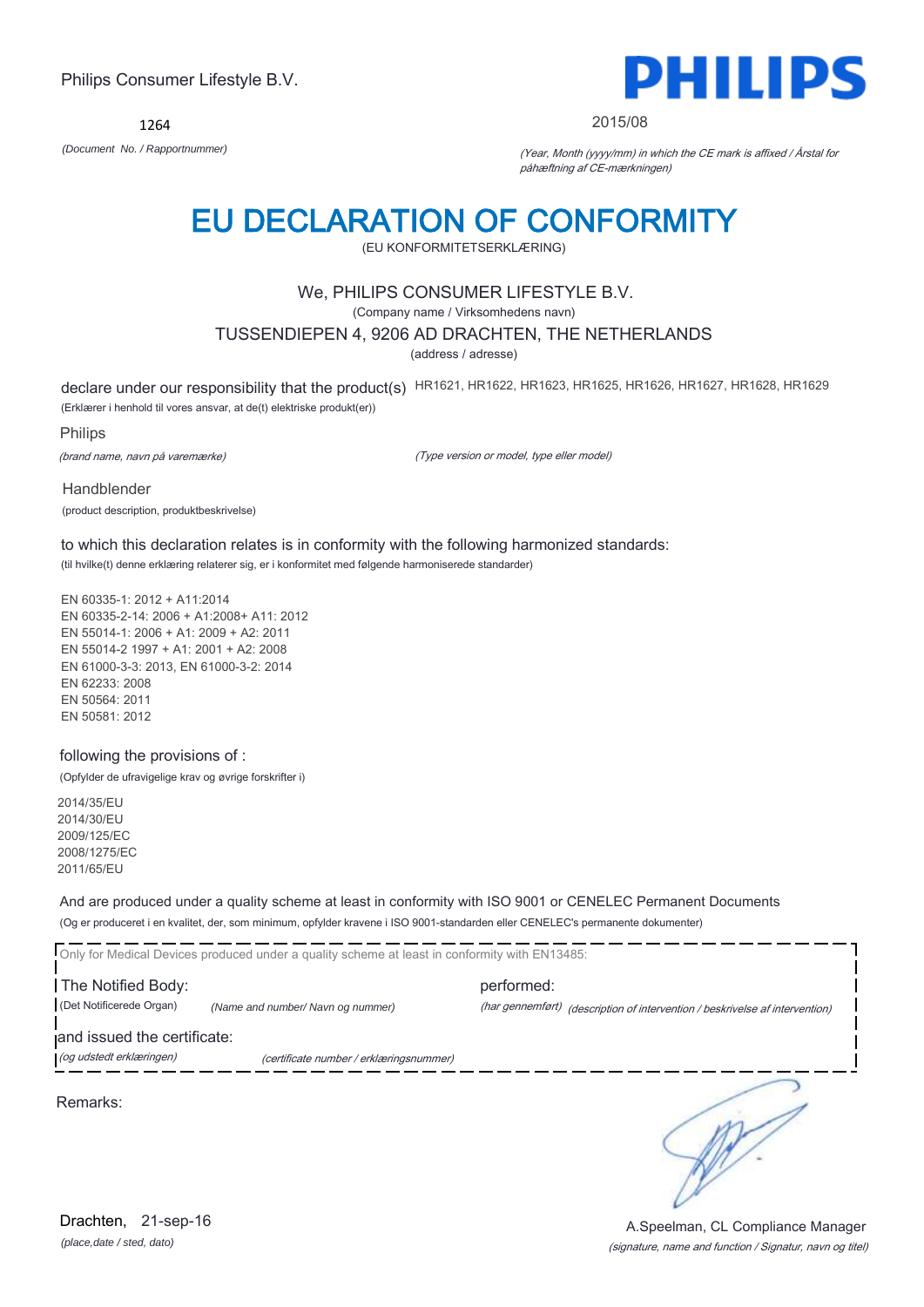Remarks:

*(place,date / lugar, fecha)* Drachten, 21-sep-16

# Philips Consumer Lifestyle B.V.

1264 *(Document No. / Documento nº.)* (Year, Month (yyyy/mm) in which the CE mark is affixed / Año en el que

# EU DECLARATION OF CONFORMITY

(EU DECLARACIÓN CE DE CONFORMIDAD)

# We, PHILIPS CONSUMER LIFESTYLE B.V.

(Company name / Nombre compaña )

# TUSSENDIEPEN 4, 9206 AD DRACHTEN, THE NETHERLANDS

(address / dirección )

declare under our responsibility that the product(s): (Declaramos bajo nuestra propia responsabilidad que el (los) producto(s): HR1621, HR1622, HR1623, HR1625, HR1626, HR1627, HR1628, HR1629

Philips

(brand name, nombre de la marca)

(Type version or model, Referencia o modelo)

Handblender

(product description, descripción del producto )

to which this declaration relates is in conformity with the following harmonized standards: (Al que hace referencia esta declaración cumple con las siguientes normas armonizadas)

EN 60335-1: 2012 + A11:2014 EN 60335-2-14: 2006 + A1:2008+ A11: 2012 EN 55014-1: 2006 + A1: 2009 + A2: 2011 EN 55014-2 1997 + A1: 2001 + A2: 2008 EN 61000-3-3: 2013, EN 61000-3-2: 2014 EN 62233: 2008 EN 50564: 2011 EN 50581: 2012

### following the provisions of :

(Siguiendo las disposiciones relativas a:)

2014/35/EU 2014/30/EU 2009/125/EC 2008/1275/EC 2011/65/EU

And are produced under a quality scheme at least in conformity with ISO 9001 or CENELEC Permanent Documents (Y se fabrican conforme a una calidad al menos conforme a la norma ISO 9001 o a los Documentos Permanentes CENELEC)

Only for Medical Devices produced under a quality scheme at least in conformity with EN13485: **The Notified Body: performed:** performed: (El organismo notificado) *(Name and number/ Nombre y número)* (realizador) (description of intervention / descripción de la intervención) and issued the certificate: (Y expidió el certificado) (certificate number / número de certificado) ∍





### 2015/08

se incluye el marcado CE))

(signature, name and function / firma, nombre y cargo ) A.Speelman, CL Compliance Manager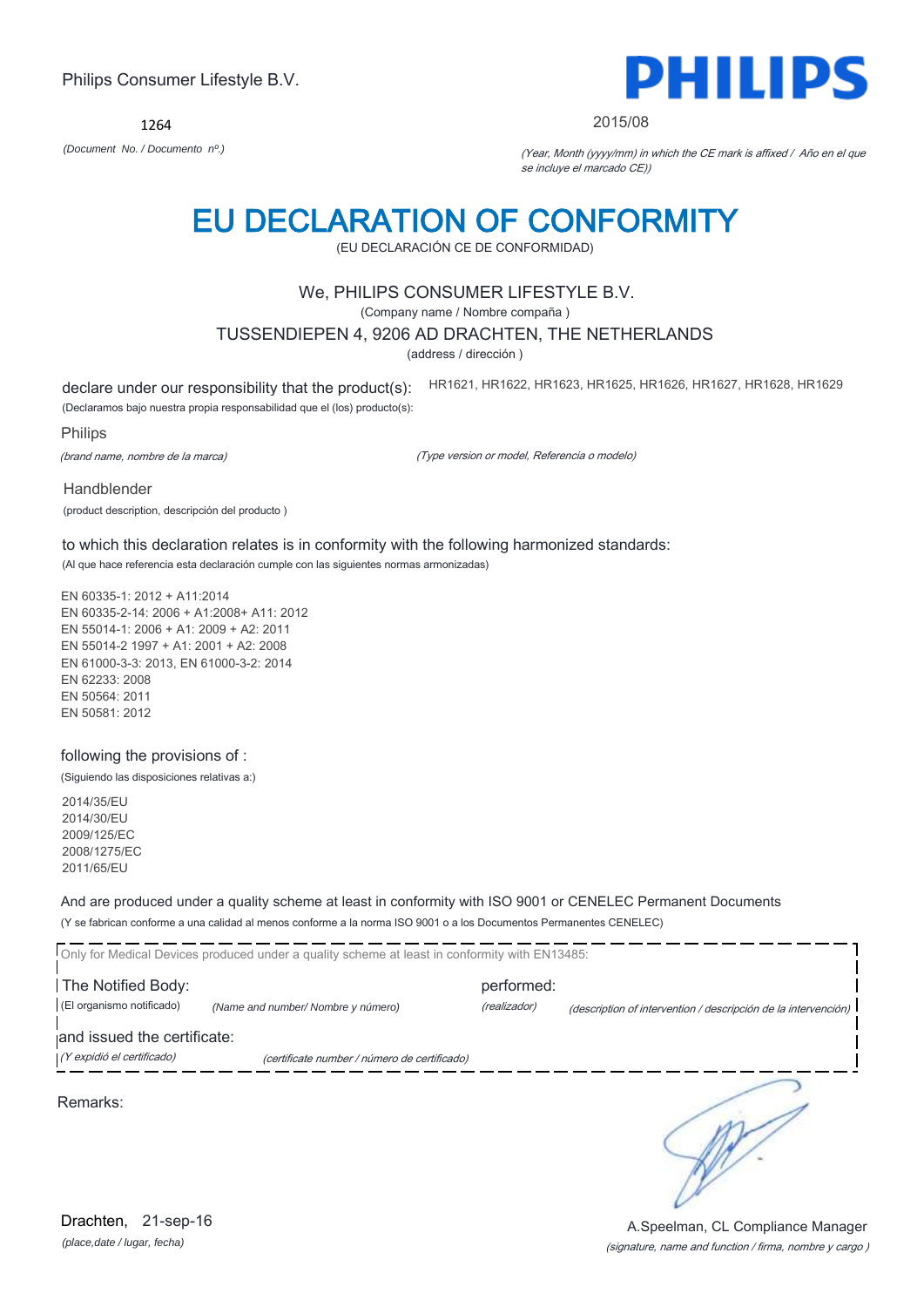1264



#### 2015/08

*(Document No. / Raportti nr.)* (Year, Month (yyyy/mm) in which the CE mark is affixed / CE merkinnän myöntämisvuosi)

# EU DECLARATION OF CONFORMITY

(Vaatimustenmukaisuusvakuutus)

# We, PHILIPS CONSUMER LIFESTYLE B.V.

(Company name / Nimi)

### TUSSENDIEPEN 4, 9206 AD DRACHTEN, THE NETHERLANDS

(address / Osoite)

declare under our responsibility that the product(s) HR1621, HR1622, HR1623, HR1625, HR1626, HR1627, HR1628, HR1629

(Ilmoitus seuraavista vastuullamme olevista sähkötuotteista:)

Philips

(brand name, Brändinimi)

(Type version or model, Tyypi, versio tai malli)

Handblender (product description, Tuotekuvaus)

to which this declaration relates is in conformity with the following harmonized standards: (Tämä vakuutus on yhdenmukainen seuraavien harmonisointistandardien kanssa)

EN 60335-1: 2012 + A11:2014 EN 60335-2-14: 2006 + A1:2008+ A11: 2012 EN 55014-1: 2006 + A1: 2009 + A2: 2011 EN 55014-2 1997 + A1: 2001 + A2: 2008 EN 61000-3-3: 2013, EN 61000-3-2: 2014 EN 62233: 2008 EN 50564: 2011 EN 50581: 2012

following the provisions of :

(Seuraavien määräysten mukaisesti)

2014/35/EU 2014/30/EU 2009/125/EC 2008/1275/EC 2011/65/EU

And are produced under a quality scheme at least in conformity with ISO 9001 or CENELEC Permanent Documents (Ja on tuotettu seuraavien laatujärjestelmien mukaisesti : ISO 9001 ja CENELEC asiakirjat)

|                             | Only for Medical Devices produced under a quality scheme at least in conformity with EN13485: |               |                                                     |
|-----------------------------|-----------------------------------------------------------------------------------------------|---------------|-----------------------------------------------------|
| The Notified Body:          |                                                                                               | performed:    |                                                     |
| (Ilmoitettu laitos)         | (Name and number/ Nimi ja numero)                                                             | (suoritetaan) | (description of intervention / toimenpiteen kuvaus) |
| and issued the certificate: |                                                                                               |               |                                                     |
| (Todistuksen antaja)        | (certificate number / Sertifikaatin numero)                                                   |               |                                                     |
| Remarks:                    |                                                                                               |               |                                                     |

*(place,date / paikka, päiväys)* Drachten, 21-sep-16

### (signature, name and function / Allekirjoitus, nimi ja asema) A.Speelman, CL Compliance Manager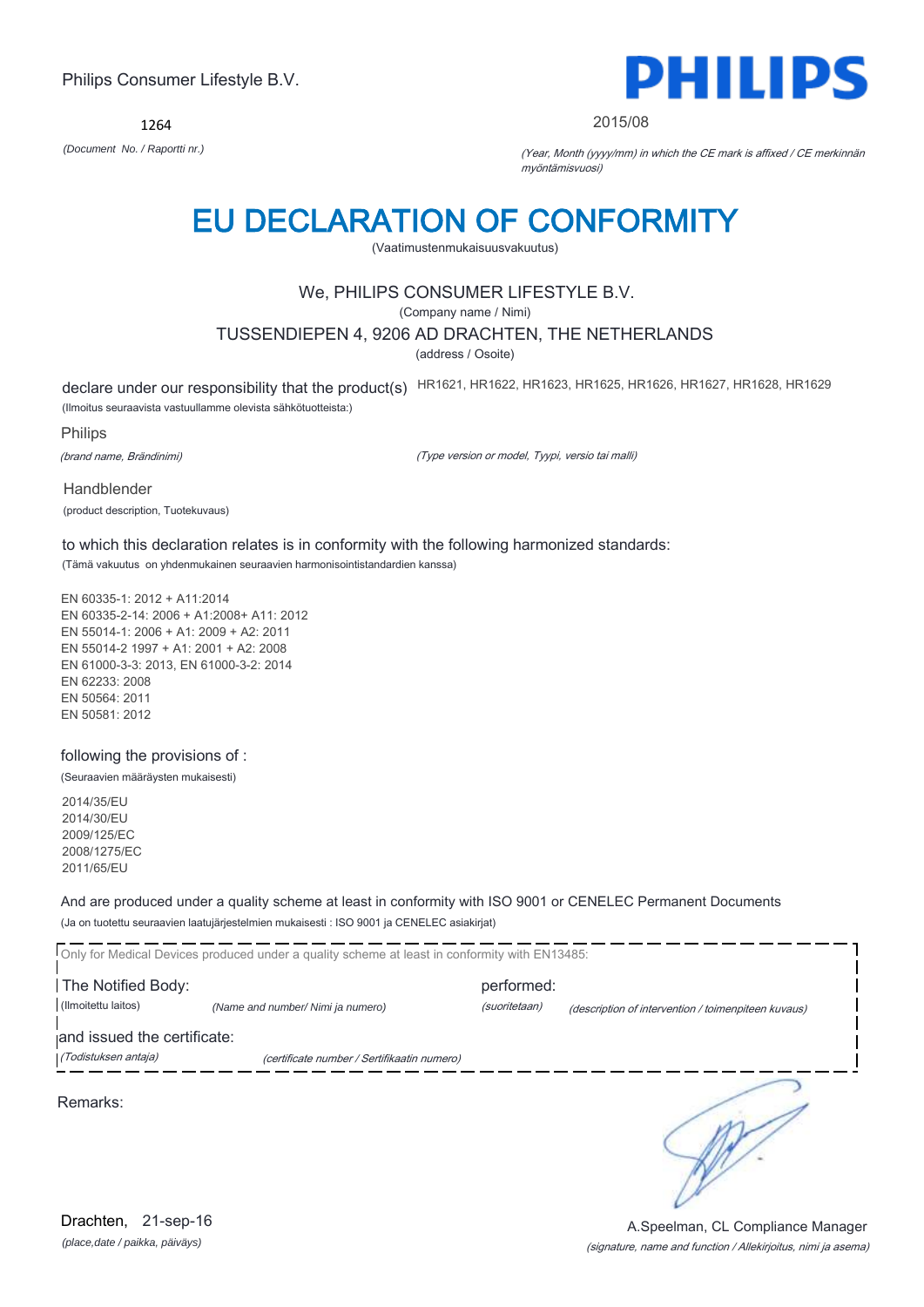1264 *(Document No. / Jelentés száma)* (Year, Month (yyyy/mm) in which the CE mark is affixed / A CE jelzés

# EU DECLARATION OF CONFORMITY

(EC MEGFELELŐSÉGI NYILATKOZAT)

# We, PHILIPS CONSUMER LIFESTYLE B.V.

(Company name / Név)

TUSSENDIEPEN 4, 9206 AD DRACHTEN, THE NETHERLANDS

(address / cím)

declare under our responsibility that the product(s)

HR1621, HR1622, HR1623, HR1625, HR1626, HR1627, HR1628, HR1629

(Felelőssége tudatában nyilatkozik, hogy az alábbi elektronikai termék(ek))

Philips

(brand name, márkanév)

(Type version or model, Típusváltozat vagy modell)

Handblender

(product description, termék megnevezése)

to which this declaration relates is in conformity with the following harmonized standards: (Az ezen nyilatkozatban foglaltak szerint megfelel(nek) a következő harmonizált szabványoknak)

EN 60335-1: 2012 + A11:2014 EN 60335-2-14: 2006 + A1:2008+ A11: 2012 EN 55014-1: 2006 + A1: 2009 + A2: 2011 EN 55014-2 1997 + A1: 2001 + A2: 2008 EN 61000-3-3: 2013, EN 61000-3-2: 2014 EN 62233: 2008 EN 50564: 2011 EN 50581: 2012

following the provisions of :

(Követve a következő ajánlásokat)

2014/35/EU 2014/30/EU 2009/125/EC 2008/1275/EC 2011/65/EU

۵.

And are produced under a quality scheme at least in conformity with ISO 9001 or CENELEC Permanent Documents (legalább az ISO 9001-nek megfelelően vagy)

|                                                               | Only for Medical Devices produced under a quality scheme at least in conformity with EN13485: |              |                                                    |
|---------------------------------------------------------------|-----------------------------------------------------------------------------------------------|--------------|----------------------------------------------------|
| The Notified Body:                                            |                                                                                               | performed:   |                                                    |
| (Bejelentett testület)                                        | (Name and number/Név és szám)                                                                 | (teljesítve) | (description of intervention / intézkedés leírása) |
| and issued the certificate:<br>(és a kibocsátott tanúsítvány) | (certificate number / tanúsítvány száma)                                                      |              |                                                    |
| Remarks:                                                      |                                                                                               |              |                                                    |

(signature, name and function / aláírás, név és beosztás) A.Speelman, CL Compliance Manager



#### 2015/08

feltüntetésének éve)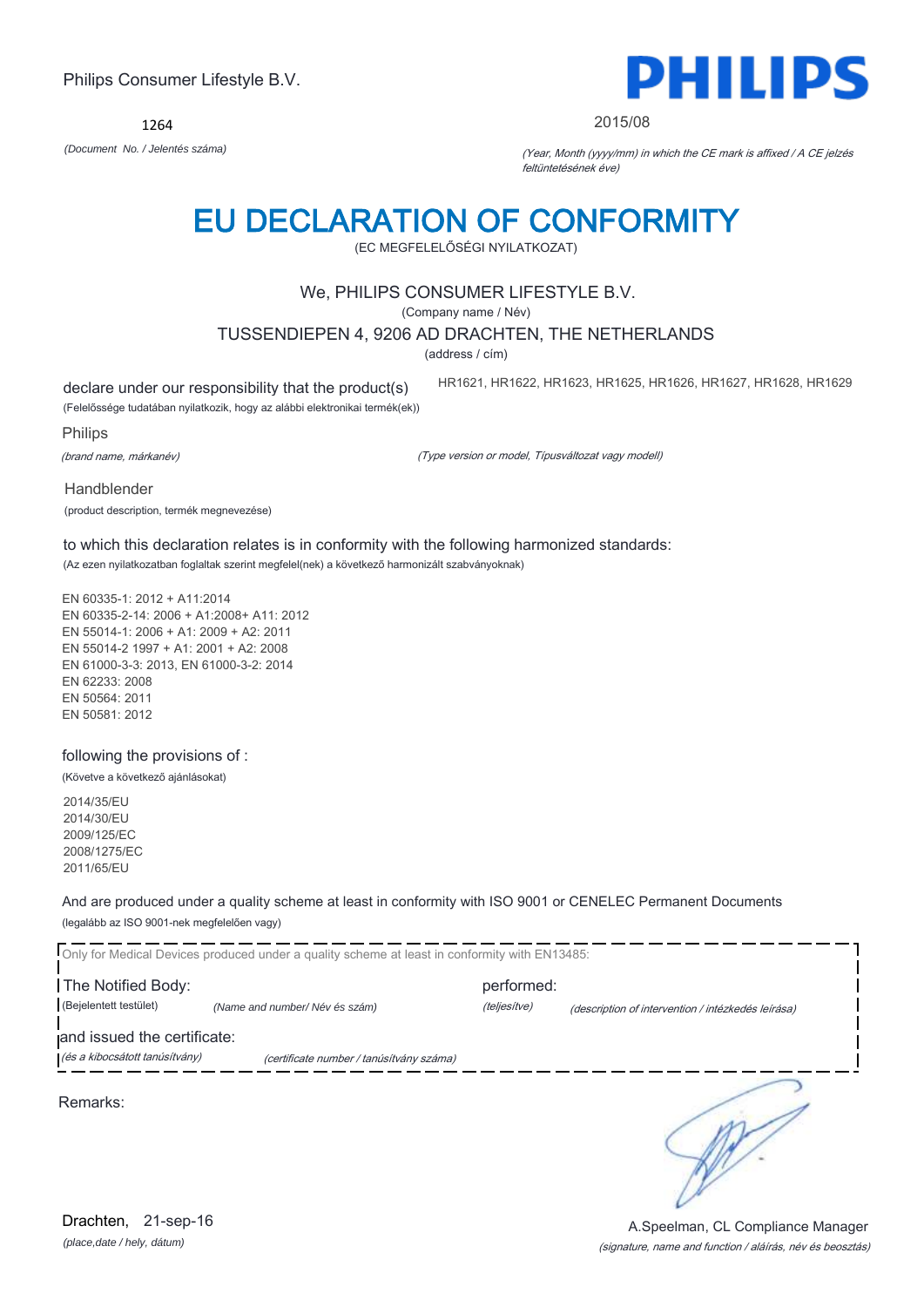1264



#### 2015/08

*(Document No. / Report Numero )* (Year, Month (yyyy/mm) in which the CE mark is affixed / Anno di apposizione della marcatura CE)

# EU DECLARATION OF CONFORMITY

(DICHIARAZIONE DI CONFORMITA' CE )

# We, PHILIPS CONSUMER LIFESTYLE B.V.

(Company name / denominazione sociale)

### TUSSENDIEPEN 4, 9206 AD DRACHTEN, THE NETHERLANDS

(address / sede)

declare under our responsibility that the product(s): HR1621, HR1622, HR1623, HR1625, HR1626, HR1627, HR1628, HR1629 (dichiara sotto la propria responsabilità che il /i Prodotto /i elettrico/i)

Philips

(brand name, marchio)

(Type version or model, modello o versione )

Handblender

(product description, descrizione del prodotto)

to which this declaration relates is in conformity with the following harmonized standards: (al quale la presente dichiarazione si riferisce è conforme alle seguenti norme tecniche armonizzate)

EN 60335-1: 2012 + A11:2014 EN 60335-2-14: 2006 + A1:2008+ A11: 2012 EN 55014-1: 2006 + A1: 2009 + A2: 2011 EN 55014-2 1997 + A1: 2001 + A2: 2008 EN 61000-3-3: 2013, EN 61000-3-2: 2014 EN 62233: 2008 EN 50564: 2011 EN 50581: 2012

### following the provisions of :

(secondo le disposizioni della )

2014/35/EU 2014/30/EU 2009/125/EC 2008/1275/EC 2011/65/EU

And are produced under a quality scheme at least in conformity with ISO 9001 or CENELEC Permanent Documents (e i processi produttivi seguono un sistema qualità conforme almeno alla norma ISO 9001 o ai documenti permanenti CENELEC)

|                                                         | Only for Medical Devices produced under a quality scheme at least in conformity with EN13485: |                             |                                                             |
|---------------------------------------------------------|-----------------------------------------------------------------------------------------------|-----------------------------|-------------------------------------------------------------|
| The Notified Body:<br>(L'ente certificatore notificato) | (Name and number/ denominazione e numero)                                                     | performed:<br>(ha eseguito) | (description of intervention / descrizione dell'intervento) |
| and issued the certificate:                             |                                                                                               |                             |                                                             |
| (ed emesso il certificato)                              | (certificate number / numero del certificato)                                                 |                             |                                                             |
| Remarks:                                                |                                                                                               |                             |                                                             |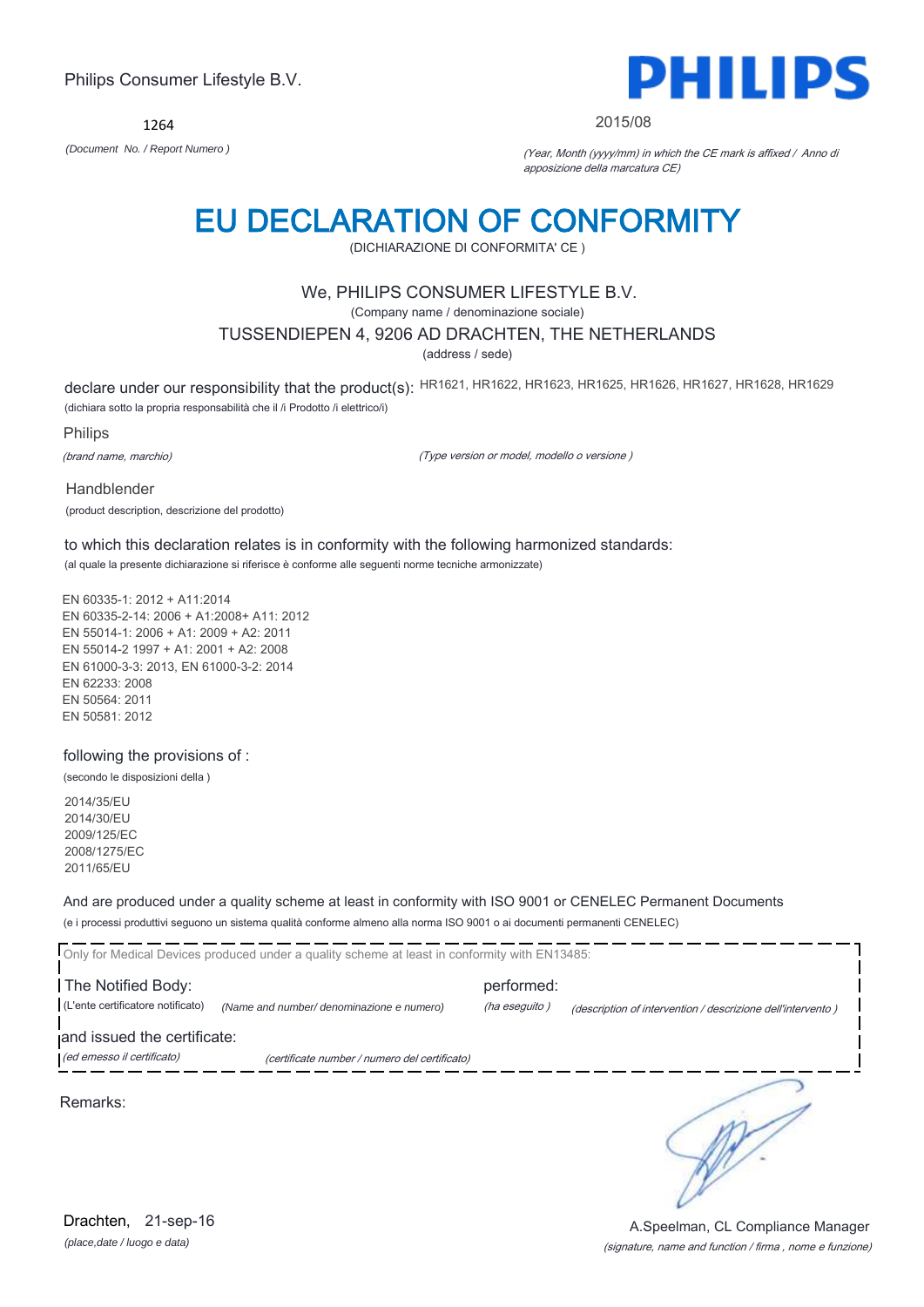1264



#### 2015/08

*(Document No. / Pranešimo Nr.)* (Year, Month (yyyy/mm) in which the CE mark is affixed / Metai, kada CE patvirtino)

# EU DECLARATION OF CONFORMITY

(EC ATITIKTIES DEKLARACIJA)

# We, PHILIPS CONSUMER LIFESTYLE B.V.

(Company name / Pavadinimas)

### TUSSENDIEPEN 4, 9206 AD DRACHTEN, THE NETHERLANDS

(address / adresas)

declare under our responsibility that the product(s) HR1621, HR1622, HR1623, HR1625, HR1626, HR1627, HR1628, HR1629

(Deklaruojame, kad elektronikos gaminys (-iai):)

### Philips

(brand name, firmos ženklo pavadinimas )

(Type version or model, Tipas arba modelis)

Handblender

(product description, gaminio aprašymas)

to which this declaration relates is in conformity with the following harmonized standards: (Pagal šią deklaraciją atitinka toliau nurodytus standartus:)

EN 60335-1: 2012 + A11:2014 EN 60335-2-14: 2006 + A1:2008+ A11: 2012 EN 55014-1: 2006 + A1: 2009 + A2: 2011 EN 55014-2 1997 + A1: 2001 + A2: 2008 EN 61000-3-3: 2013, EN 61000-3-2: 2014 EN 62233: 2008 EN 50564: 2011 EN 50581: 2012

### following the provisions of :

(Atitinka tokias nuostatas:)

2014/35/EU 2014/30/EU 2009/125/EC 2008/1275/EC 2011/65/EU

And are produced under a quality scheme at least in conformity with ISO 9001 or CENELEC Permanent Documents (Pagaminta atitinkant visus kokybės reikalavimus pagal ISO 9001 ar CENELEC nuolatinius dokumentus)

|                             | Only for Medical Devices produced under a quality scheme at least in conformity with EN13485: |            |                                                         |
|-----------------------------|-----------------------------------------------------------------------------------------------|------------|---------------------------------------------------------|
| The Notified Body:          |                                                                                               | performed: |                                                         |
| (Informuota įstaiga)        | (Name and number/ Pavadinimas ir numeris)                                                     | (atlikta)  | (description of intervention / intervencijos aprašymas) |
| and issued the certificate: |                                                                                               |            |                                                         |
| (Sertifikatas išleistas)    | (certificate number / sertifikato numeris)                                                    |            |                                                         |
| Remarks:                    |                                                                                               |            |                                                         |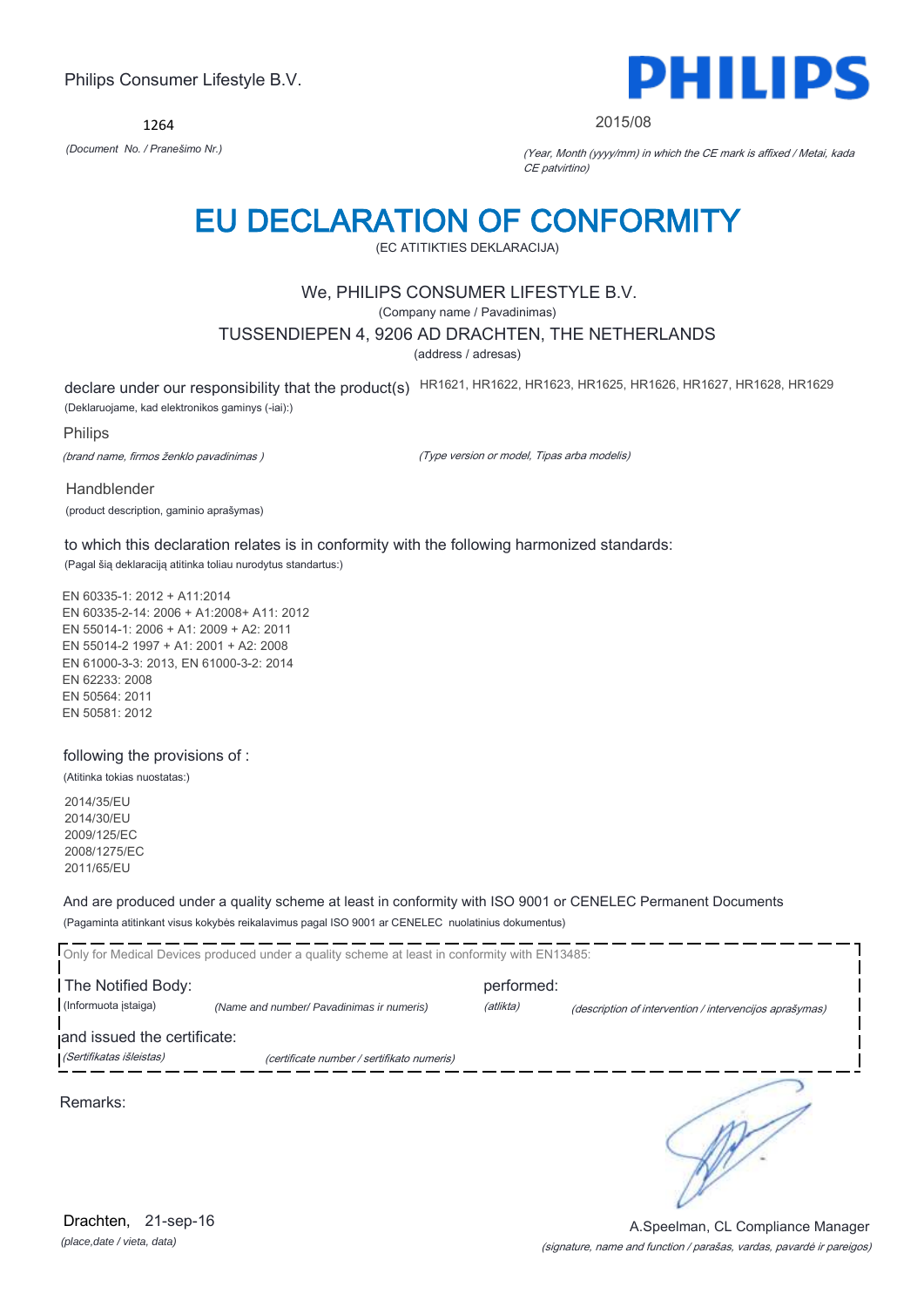1264



#### 2015/08

*(Document No. / Ziņojums Nr)* (Year, Month (yyyy/mm) in which the CE mark is affixed / Gads kurā CE zīme ieviesta)

# EU DECLARATION OF CONFORMITY

(EC deklarācija atbilstība)

# We, PHILIPS CONSUMER LIFESTYLE B.V.

(Company name / vārds)

### TUSSENDIEPEN 4, 9206 AD DRACHTEN, THE NETHERLANDS

(address / adrese)

declare under our responsibility that the product(s) HR1621, HR1622, HR1623, HR1625, HR1626, HR1627, HR1628, HR1629

(deklarēt zem vai atbildība ka, elektronisks produkts)

Philips

(brand name, fabrikas marka vārds)

(Type version or model, Tips, versija vai modelis)

Handblender (product description, produkta apraksts)

to which this declaration relates is in conformity with the following harmonized standards: (Kam ši deklarācija atbilst ir apliecināt ar sekojošiem saskaņotiem standartiem)

EN 60335-1: 2012 + A11:2014 EN 60335-2-14: 2006 + A1:2008+ A11: 2012 EN 55014-1: 2006 + A1: 2009 + A2: 2011 EN 55014-2 1997 + A1: 2001 + A2: 2008 EN 61000-3-3: 2013, EN 61000-3-2: 2014 EN 62233: 2008 EN 50564: 2011 EN 50581: 2012

following the provisions of :

(Sekojot noteikumiem)

2014/35/EU 2014/30/EU 2009/125/EC 2008/1275/EC 2011/65/EU

And are produced under a quality scheme at least in conformity with ISO 9001 or CENELEC Permanent Documents (Tiek ražots zem kvalitātes sistēma kas ir apstiprināta ar ISO 9001 vai CENELEC pastāvošiem dokumentiem )

|                             | Only for Medical Devices produced under a quality scheme at least in conformity with EN13485: |            |                                                        |
|-----------------------------|-----------------------------------------------------------------------------------------------|------------|--------------------------------------------------------|
| The Notified Body:          |                                                                                               | performed: |                                                        |
| (Reģistrēta galvenā daļa)   | (Name and number/ vārds un numurs)                                                            | (paveikts) | (description of intervention / intervencijas apraksts) |
| and issued the certificate: |                                                                                               |            |                                                        |
| (Un izveido sertifikātu)    | (certificate number / sertifikāta numurs)                                                     |            |                                                        |
| Remarks:                    |                                                                                               |            |                                                        |

(signature, name and function / parskts, vārds un amatpienākums) A.Speelman, CL Compliance Manager

*(place,date / vieta, datums)* Drachten, 21-sep-16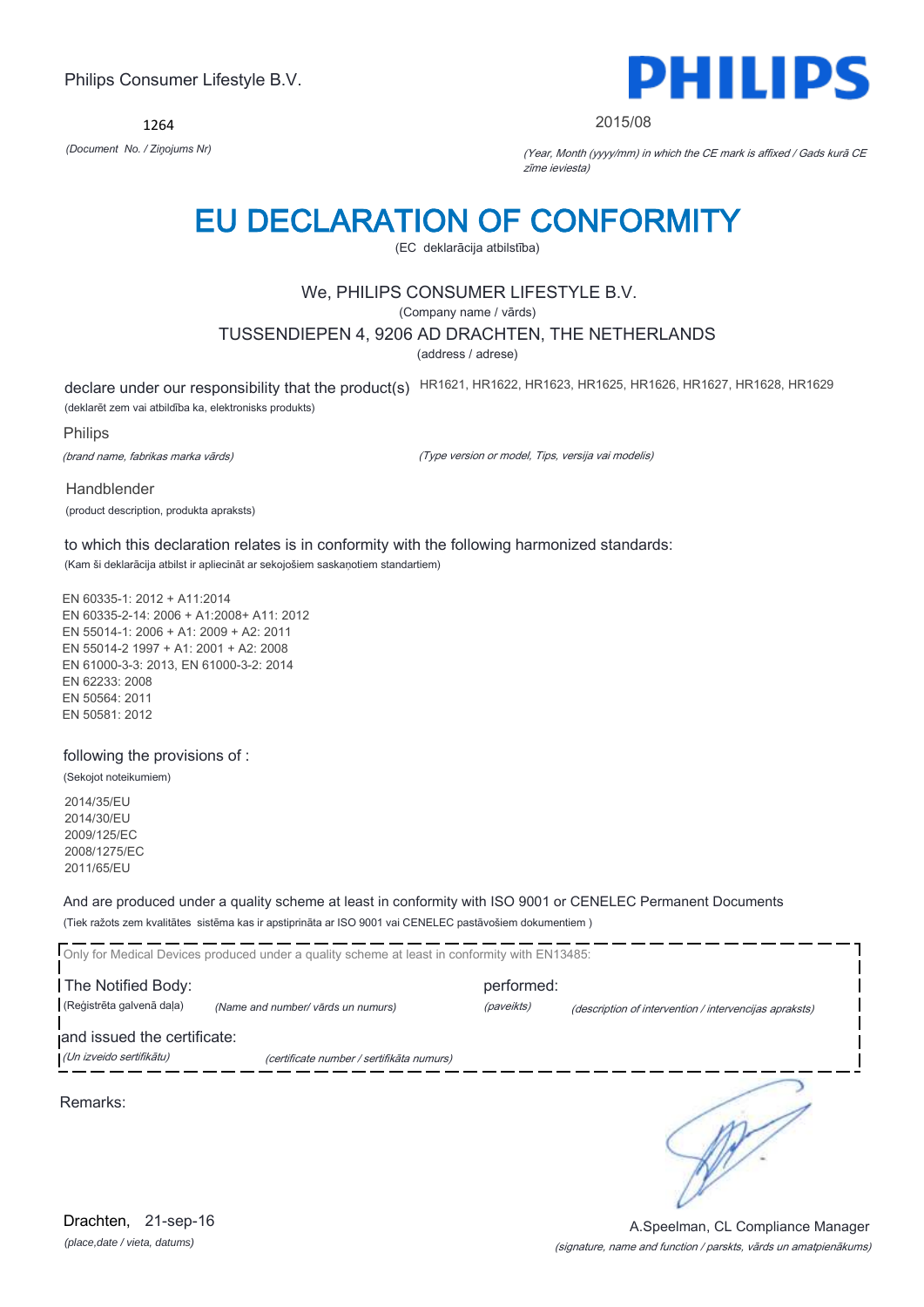1264

# EU DECLARATION OF CONFORMITY

(DEKLARACJA ZGODNOŚCI UE)

# We, PHILIPS CONSUMER LIFESTYLE B.V.

(Company name / Nazwa)

### TUSSENDIEPEN 4, 9206 AD DRACHTEN, THE NETHERLANDS

(address / adres)

declare under our responsibility that the product(s)

HR1621, HR1622, HR1623, HR1625, HR1626, HR1627, HR1628, HR1629

(Deklarujemy na naszą odpowiedzialność, że urządzeni(e/a) elektryczne)

Philips

(brand name, marka)

(Type version or model, Typ lub model)

Handblender

(product description, nazwa /opis produktu)

to which this declaration relates is in conformity with the following harmonized standards: (Do którego odnosi się niniejsza deklaracja jest zgodny z następującymi normami zharmonizowanymi)

EN 60335-1: 2012 + A11:2014 EN 60335-2-14: 2006 + A1:2008+ A11: 2012 EN 55014-1: 2006 + A1: 2009 + A2: 2011 EN 55014-2 1997 + A1: 2001 + A2: 2008 EN 61000-3-3: 2013, EN 61000-3-2: 2014 EN 62233: 2008 EN 50564: 2011 EN 50581: 2012

following the provisions of :

(Zgodnie z dyrektywami)

2014/35/EU 2014/30/EU 2009/125/EC 2008/1275/EC 2011/65/EU

And are produced under a quality scheme at least in conformity with ISO 9001 or CENELEC Permanent Documents (oraz został wyprodukowany zgodnie ze standardami jakościowymi takimi jak ISO9001 lub CENELEC Permanent Documents)

Only for Medical Devices produced under a quality scheme at least in conformity with EN13485: The Notified Body: example and the Notified Body: (Jednostka certyfikująca) *(Name and number/ Nazwa i numer)* (wykonała) (description of intervention / rodzaj badania) and issued the certificate: (i wydała certyfikat) (certificate number / numer certyfikatu) ₹

Remarks:



(signature, name and function / podpis, imię i nazwisko oraz funkcja)

A.Speelman, CL Compliance Manager



2015/08

*(Document No. / Numer raportu)* (Year, Month (yyyy/mm) in which the CE mark is affixed / Rok, w którym oznakowanie CE zostało umieszczone na wyrobie)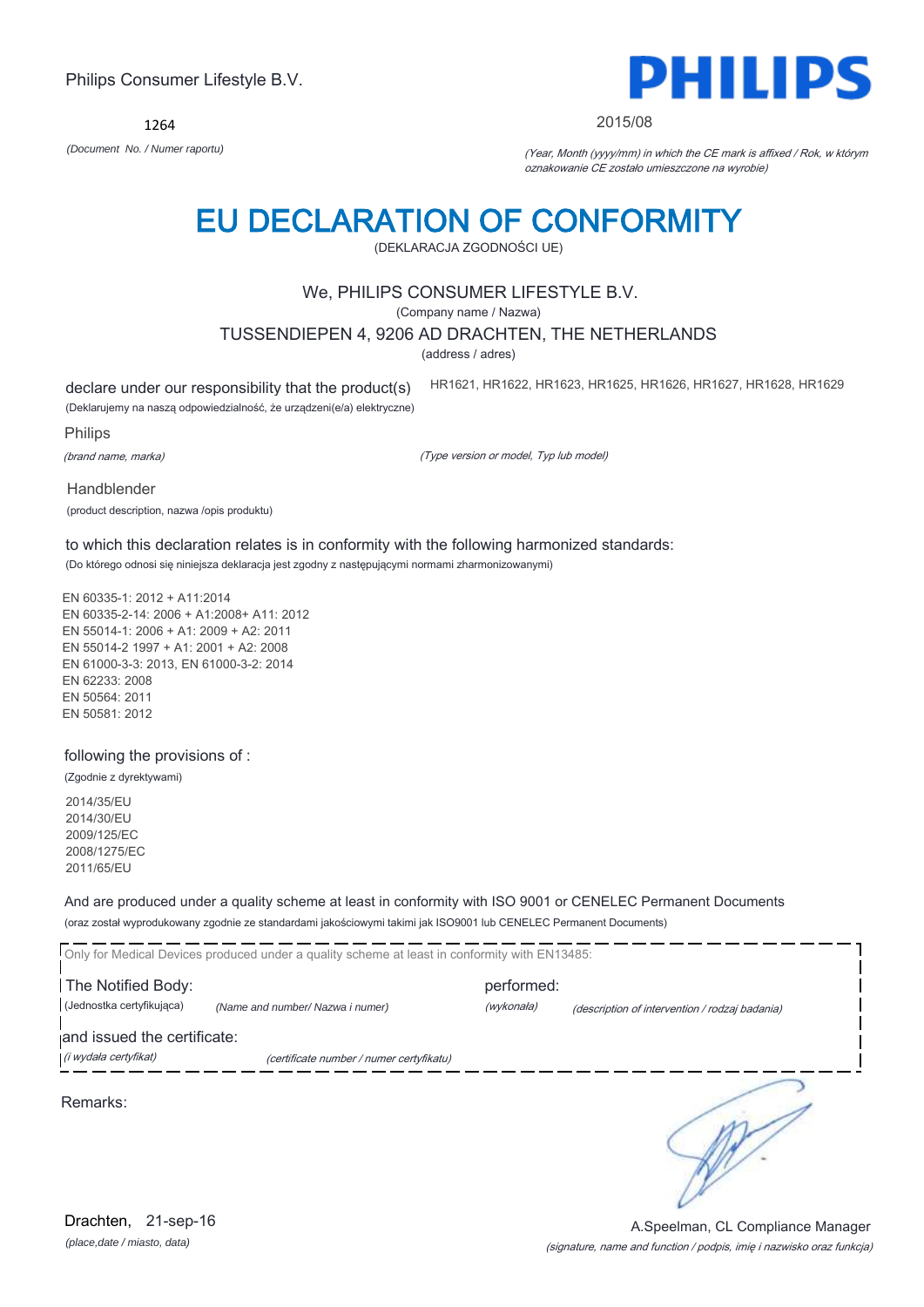Only for Medical Devices produced under a quality scheme at least in conformity with EN13485: The Notified Body: example and the Notified Body: (O organismo notificado) *(Name and number/ Nome e número)* (realizada) (description of intervention / descrição da intervenção) and issued the certificate: (E emitido o certificado) (certificate number / certificado número) ₹ Remarks:

*(place,date / local, data)* Drachten, 21-sep-16

# Philips Consumer Lifestyle B.V.

1264

# EU DECLARATION OF CONFORMITY (DECLARAÇÃODE CONFORMIDADE CE)

# We, PHILIPS CONSUMER LIFESTYLE B.V.

(Company name / Nome)

# TUSSENDIEPEN 4, 9206 AD DRACHTEN, THE NETHERLANDS

(address)

declare under our responsibility that the product(s) HR1621, HR1622, HR1623, HR1625, HR1626, HR1627, HR1628, HR1629

(Declara sob a sua responsabilidade que o(s) producto(s) eléctricos )

Philips

Handblender

(brand name, nome da marca)

(product description, Descrição do produto)

(Type version or model, Indicar versão ou modelo)

to which this declaration relates is in conformity with the following harmonized standards: (Aqueles a quem esta declaração se derige, está em conformidade com as seguintes normas harmonizadas)

EN 60335-1: 2012 + A11:2014 EN 60335-2-14: 2006 + A1:2008+ A11: 2012 EN 55014-1: 2006 + A1: 2009 + A2: 2011 EN 55014-2 1997 + A1: 2001 + A2: 2008 EN 61000-3-3: 2013, EN 61000-3-2: 2014 EN 62233: 2008 EN 50564: 2011 EN 50581: 2012

### following the provisions of :

(Na sequência do disposto em:)

2014/35/EU 2014/30/EU 2009/125/EC 2008/1275/EC 2011/65/EU

And are produced under a quality scheme at least in conformity with ISO 9001 or CENELEC Permanent Documents (E são produzidos sob um regime de qualidade, pelo menos, em conformidade com a norma ISO 9001 ou Documentos Permanentes CENELEC)

(signature, name and function / assinatura, nome e função) A.Speelman, CL Compliance Manager



#### 2015/08

*(Document No. / Relatório No.)* (Year, Month (yyyy/mm) in which the CE mark is affixed / Ano em que a marca CE é afixada)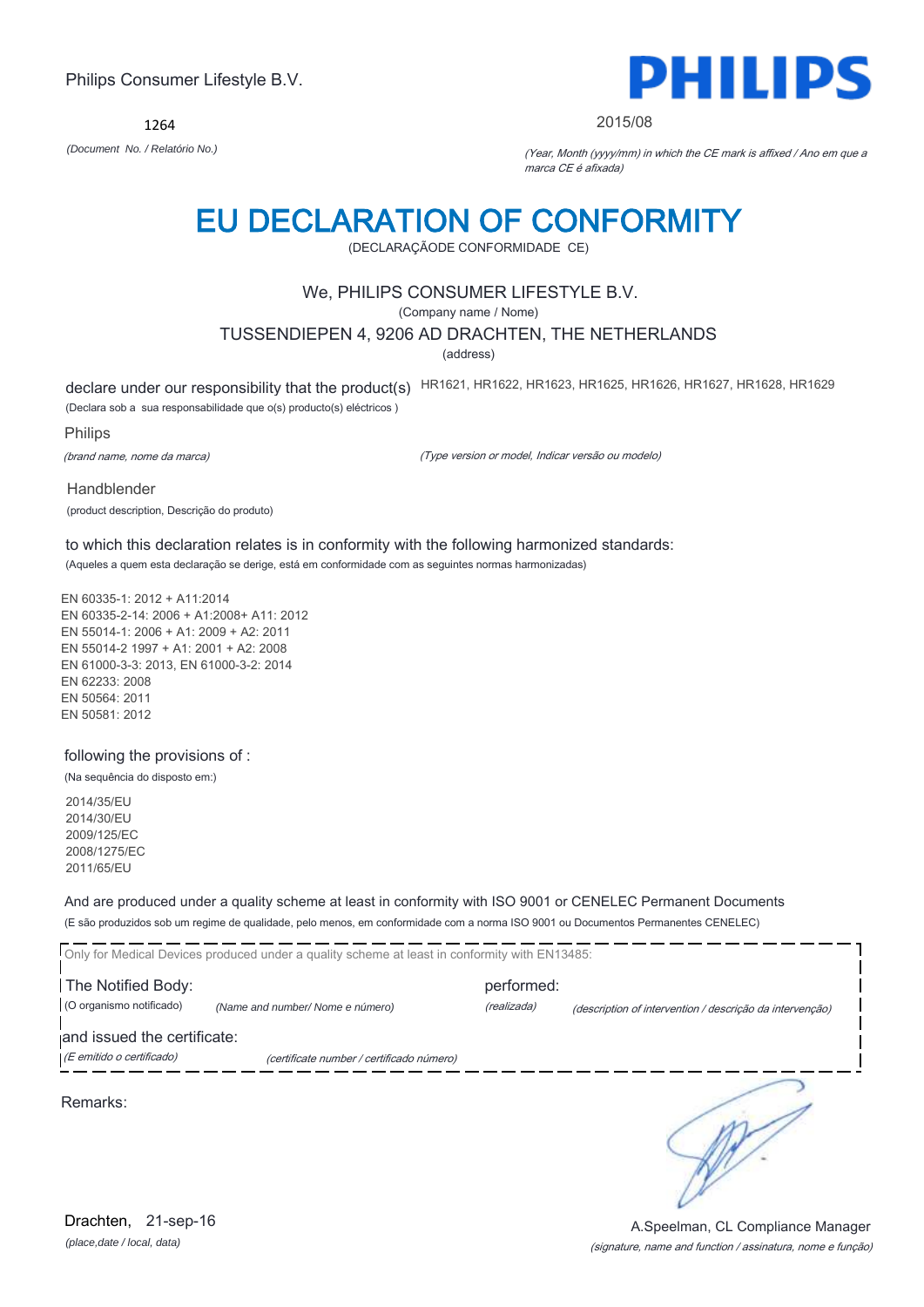1264



#### 2015/08

*(Document No. / Nr. raport)* (Year, Month (yyyy/mm) in which the CE mark is affixed / Anul în care este aplicat marcajul CE)

# EU DECLARATION OF CONFORMITY

(DECLARAŢIE DE CONFORMITATE CE)

# We, PHILIPS CONSUMER LIFESTYLE B.V.

(Company name / Nume)

### TUSSENDIEPEN 4, 9206 AD DRACHTEN, THE NETHERLANDS

(address / adresă)

declare under our responsibility that the product(s) HR1621, HR1622, HR1623, HR1625, HR1626, HR1627, HR1628, HR1629

(Declarăm pe proprie răspundere că produsul (produsele) electric(e))

Philips

(brand name, marca)

(Type version or model, Tip sau model)

Handblender (product description, descriere produs)

to which this declaration relates is in conformity with the following harmonized standards: (La care se referă această declaraţie, este in conformitate cu următoarele standarde armonizate)

EN 60335-1: 2012 + A11:2014 EN 60335-2-14: 2006 + A1:2008+ A11: 2012 EN 55014-1: 2006 + A1: 2009 + A2: 2011 EN 55014-2 1997 + A1: 2001 + A2: 2008 EN 61000-3-3: 2013, EN 61000-3-2: 2014 EN 62233: 2008 EN 50564: 2011 EN 50581: 2012

### following the provisions of :

(În conformitate cu dispoziţiile directivelor)

2014/35/EU 2014/30/EU 2009/125/EC 2008/1275/EC 2011/65/EU

And are produced under a quality scheme at least in conformity with ISO 9001 or CENELEC Permanent Documents (Şi sunt fabricate după o schemă de calitate conformă cel puţin cu standardul ISO 9001 sau Documentele Permanente CENELEC)

|                             | Only for Medical Devices produced under a quality scheme at least in conformity with EN13485: |              |                                                         |
|-----------------------------|-----------------------------------------------------------------------------------------------|--------------|---------------------------------------------------------|
| The Notified Body:          |                                                                                               | performed:   |                                                         |
| (Organismul notificat)      | (Name and number/ Nume si număr)                                                              | (a efectuat) | (description of intervention / descrierea interventiei) |
| and issued the certificate: |                                                                                               |              |                                                         |
| (Și a emis certificatul)    | (certificate number / Numărul certificatului)                                                 |              |                                                         |
| Remarks:                    |                                                                                               |              |                                                         |

*(place,date / locul, data)* Drachten, 21-sep-16

### (signature, name and function / semnătura, nume şi funcţie) A.Speelman, CL Compliance Manager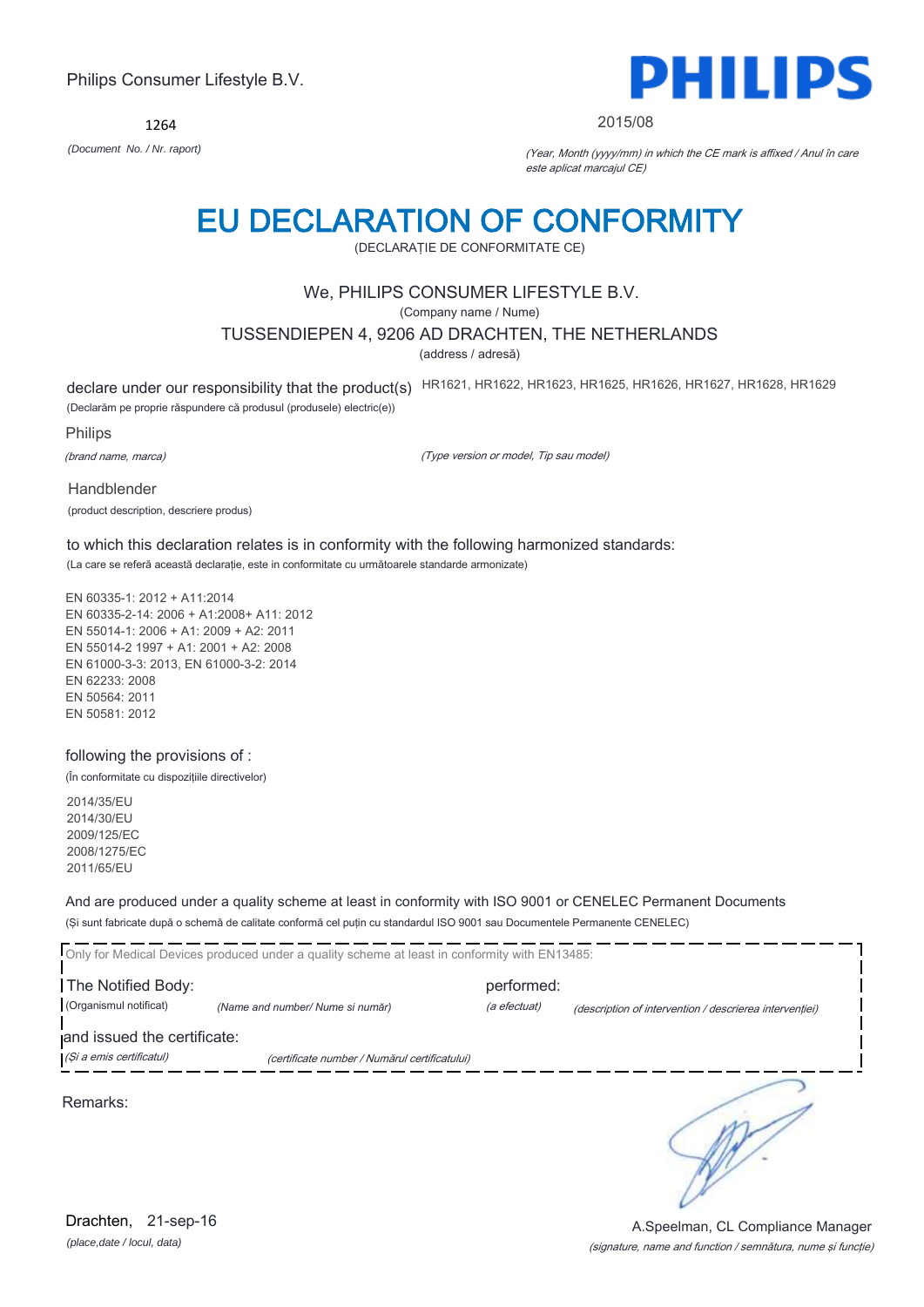1264



#### 2015/08

*(Document No. / Номер протокола)* (Year, Month (yyyy/mm) in which the CE mark is affixed / Год начала маркировки знаком CE)

# EU DECLARATION OF CONFORMITY

(CE Декларация о соответствии)

# We, PHILIPS CONSUMER LIFESTYLE B.V.

(Company name / Юридическое имя)

### TUSSENDIEPEN 4, 9206 AD DRACHTEN, THE NETHERLANDS

(address / адрес)

declare under our responsibility that the product(s):

HR1621, HR1622, HR1623, HR1625, HR1626, HR1627, HR1628, HR1629

(Декларируем под нашу ответственность, что электрическая продукция)

Philips

(brand name, торговая марка)

(Type version or model, тип, модель)

Handblender

(product description, описание продукции)

to which this declaration relates is in conformity with the following harmonized standards: (указанная в данной декларации, соответствует требованиям следующих стандартов:)

EN 60335-1: 2012 + A11:2014 EN 60335-2-14: 2006 + A1:2008+ A11: 2012 EN 55014-1: 2006 + A1: 2009 + A2: 2011 EN 55014-2 1997 + A1: 2001 + A2: 2008 EN 61000-3-3: 2013, EN 61000-3-2: 2014 EN 62233: 2008 EN 50564: 2011 EN 50581: 2012

following the provisions of :

(В соответствие с положениями:)

2014/35/EU 2014/30/EU 2009/125/EC 2008/1275/EC 2011/65/EU

And are produced under a quality scheme at least in conformity with ISO 9001 or CENELEC Permanent Documents (по крайней мере, в соответствии с ISO 9001 или)

| Only for Medical Devices produced under a quality scheme at least in conformity with EN13485: |               |                                                   |
|-----------------------------------------------------------------------------------------------|---------------|---------------------------------------------------|
| The Notified Body:                                                                            | performed:    |                                                   |
| (Нотифицированный Орган) (Name and number/ Название и номер)                                  | (проверил(а)) | (description of intervention / описание проверки) |
| and issued the certificate:                                                                   |               |                                                   |
| (и выпустил(а) сертификат)<br>(certificate number / номер сертификата)                        |               |                                                   |
| Remarks:                                                                                      |               |                                                   |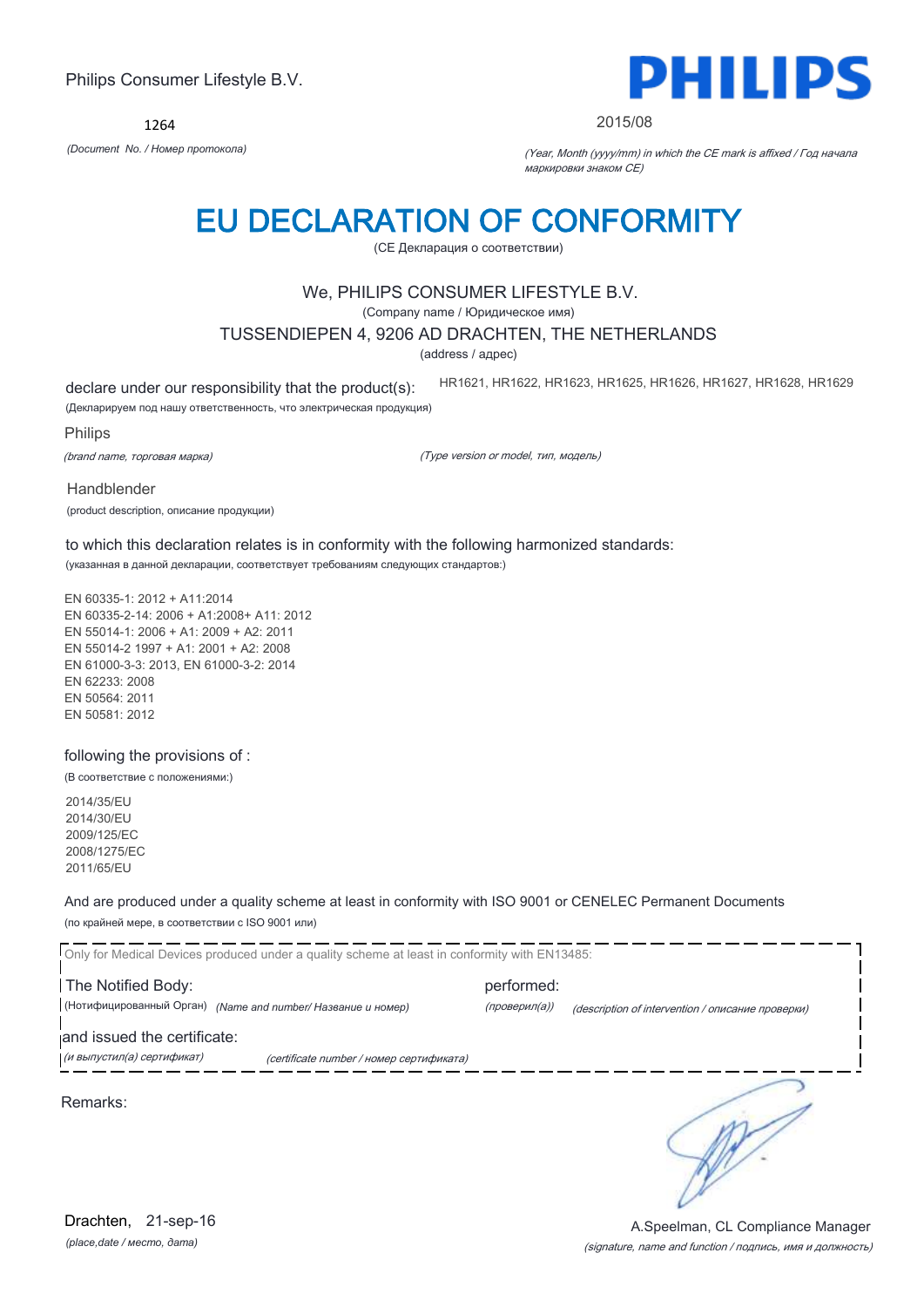1264



#### 2015/08

*(Document No. / Správa č.)* (Year, Month (yyyy/mm) in which the CE mark is affixed / Rok v ktorom je opatrený znakom CE)

# EU DECLARATION OF CONFORMITY

(Rok v ktorom je opatrený znakom CE)

# We, PHILIPS CONSUMER LIFESTYLE B.V.

(Company name / Meno )

### TUSSENDIEPEN 4, 9206 AD DRACHTEN, THE NETHERLANDS

(address / adresa)

declare under our responsibility that the product(s) HR1621, HR1622, HR1623, HR1625, HR1626, HR1627, HR1628, HR1629

(Prehlasujeme na svoju zodpovednosť, že elektrický výrobok(y))

Philips

(brand name, názov značky)

(Type version or model, Typové označenie alebo model)

Handblender (product description, opis prístroja)

to which this declaration relates is in conformity with the following harmonized standards: (Na ktorý sa toto vyhlásenie vzťahuje, je v zhode s nasledujúcimi harmonizovanými normami)

EN 60335-1: 2012 + A11:2014 EN 60335-2-14: 2006 + A1:2008+ A11: 2012 EN 55014-1: 2006 + A1: 2009 + A2: 2011 EN 55014-2 1997 + A1: 2001 + A2: 2008 EN 61000-3-3: 2013, EN 61000-3-2: 2014 EN 62233: 2008 EN 50564: 2011 EN 50581: 2012

### following the provisions of :

(V nadväznosti na ustanovenia)

2014/35/EU 2014/30/EU 2009/125/EC 2008/1275/EC 2011/65/EU

And are produced under a quality scheme at least in conformity with ISO 9001 or CENELEC Permanent Documents (A sú vyrobené systémom kvality minimálne v súlade s normou ISO 9001 alebo CENELEC dokumentmi)

|                             | Only for Medical Devices produced under a quality scheme at least in conformity with EN13485: |            |                                             |
|-----------------------------|-----------------------------------------------------------------------------------------------|------------|---------------------------------------------|
| The Notified Body:          |                                                                                               | performed: |                                             |
| (Notifikovaný orgán)        | (Name and number/ Názov a číslo)                                                              | (vykonal)  | (description of intervention / opis zásahu) |
| and issued the certificate: |                                                                                               |            |                                             |
| (A vydal osvedčenie)        | (certificate number / číslo osvedčenia)                                                       |            |                                             |
| Remarks:                    |                                                                                               |            |                                             |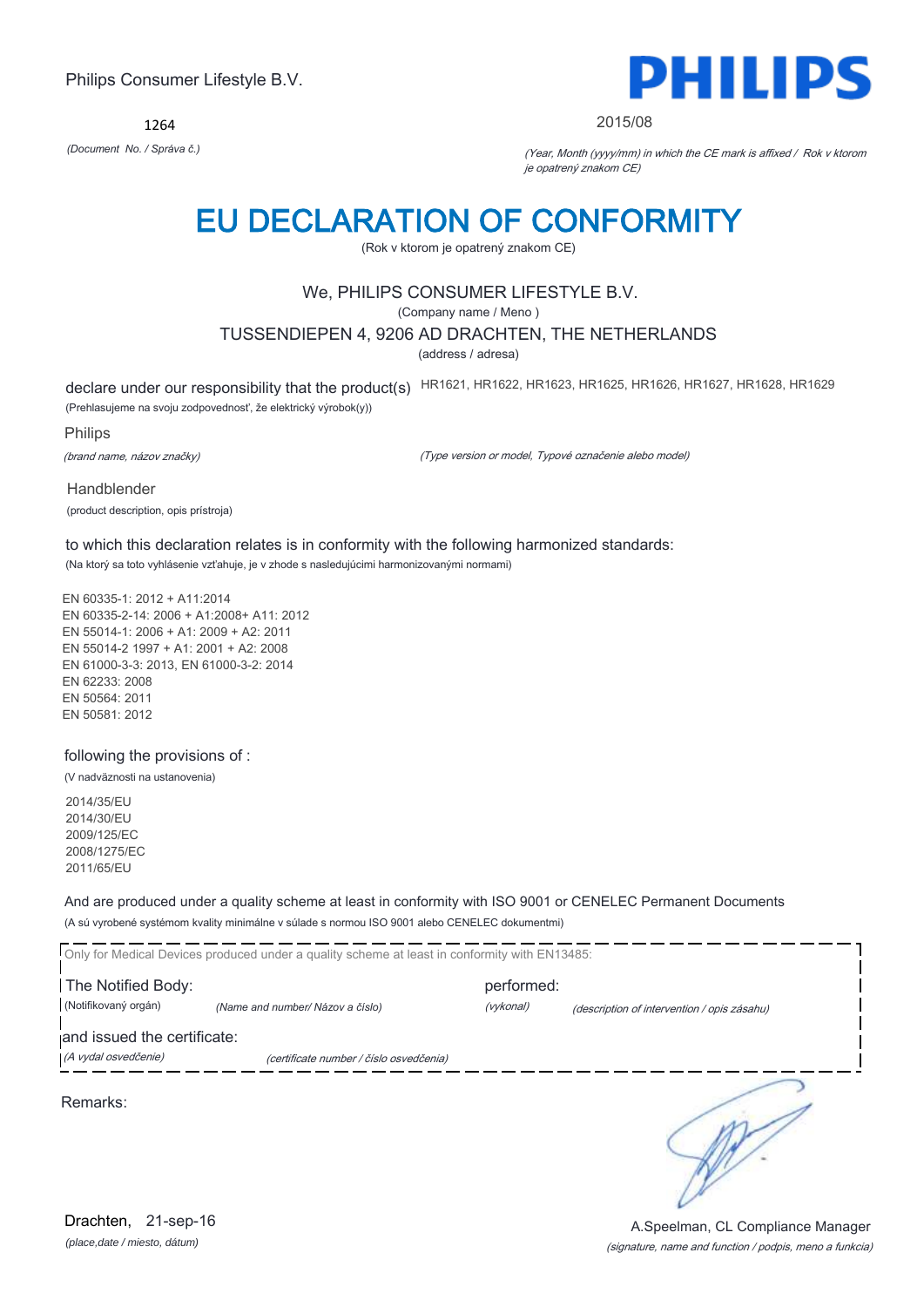1264



#### 2015/08

*(Document No. / Številka poročila)* (Year, Month (yyyy/mm) in which the CE mark is affixed / Leto namstitve CE znaka)

# EU DECLARATION OF CONFORMITY

(Izjava o skladnosti)

# We, PHILIPS CONSUMER LIFESTYLE B.V.

(Company name / Ime)

### TUSSENDIEPEN 4, 9206 AD DRACHTEN, THE NETHERLANDS

(address / Naslov)

declare under our responsibility that the product(s) HR1621, HR1622, HR1623, HR1625, HR1626, HR1627, HR1628, HR1629 (S polno odgovornostjo izjavljamo)

Philips

(brand name, Ime znamke)

(Type version or model, Tip, verzija ali model)

Handblender (product description, Opis proizvoda)

to which this declaration relates is in conformity with the following harmonized standards: (Na katerega se nanaša ta izjava je skladen z naslednjimi harmoniziranimi standardi)

EN 60335-1: 2012 + A11:2014 EN 60335-2-14: 2006 + A1:2008+ A11: 2012 EN 55014-1: 2006 + A1: 2009 + A2: 2011 EN 55014-2 1997 + A1: 2001 + A2: 2008 EN 61000-3-3: 2013, EN 61000-3-2: 2014 EN 62233: 2008 EN 50564: 2011 EN 50581: 2012

### following the provisions of :

(V skladu z naslednjimi odločbami)

2014/35/EU 2014/30/EU 2009/125/EC 2008/1275/EC 2011/65/EU

And are produced under a quality scheme at least in conformity with ISO 9001 or CENELEC Permanent Documents (In so proizvedeni v skladu s shemo kakovosti najmanj v skladu z ISO 9001 ali CENELEC stalnimi dokumenti)

|                             | Only for Medical Devices produced under a quality scheme at least in conformity with EN13485: |            |                                             |  |
|-----------------------------|-----------------------------------------------------------------------------------------------|------------|---------------------------------------------|--|
| The Notified Body:          |                                                                                               | performed: |                                             |  |
| (Priglašeno organ)          | (Name and number/ Ime in številka)                                                            | (Izvršeno) | (description of intervention / Opis ukrepa) |  |
| and issued the certificate: |                                                                                               |            |                                             |  |
| (Izdaja certifikat)         | (certificate number / Številka certifikata)                                                   |            |                                             |  |
| Remarks:                    |                                                                                               |            |                                             |  |

*(place,date / Kraj, datum)* Drachten, 21-sep-16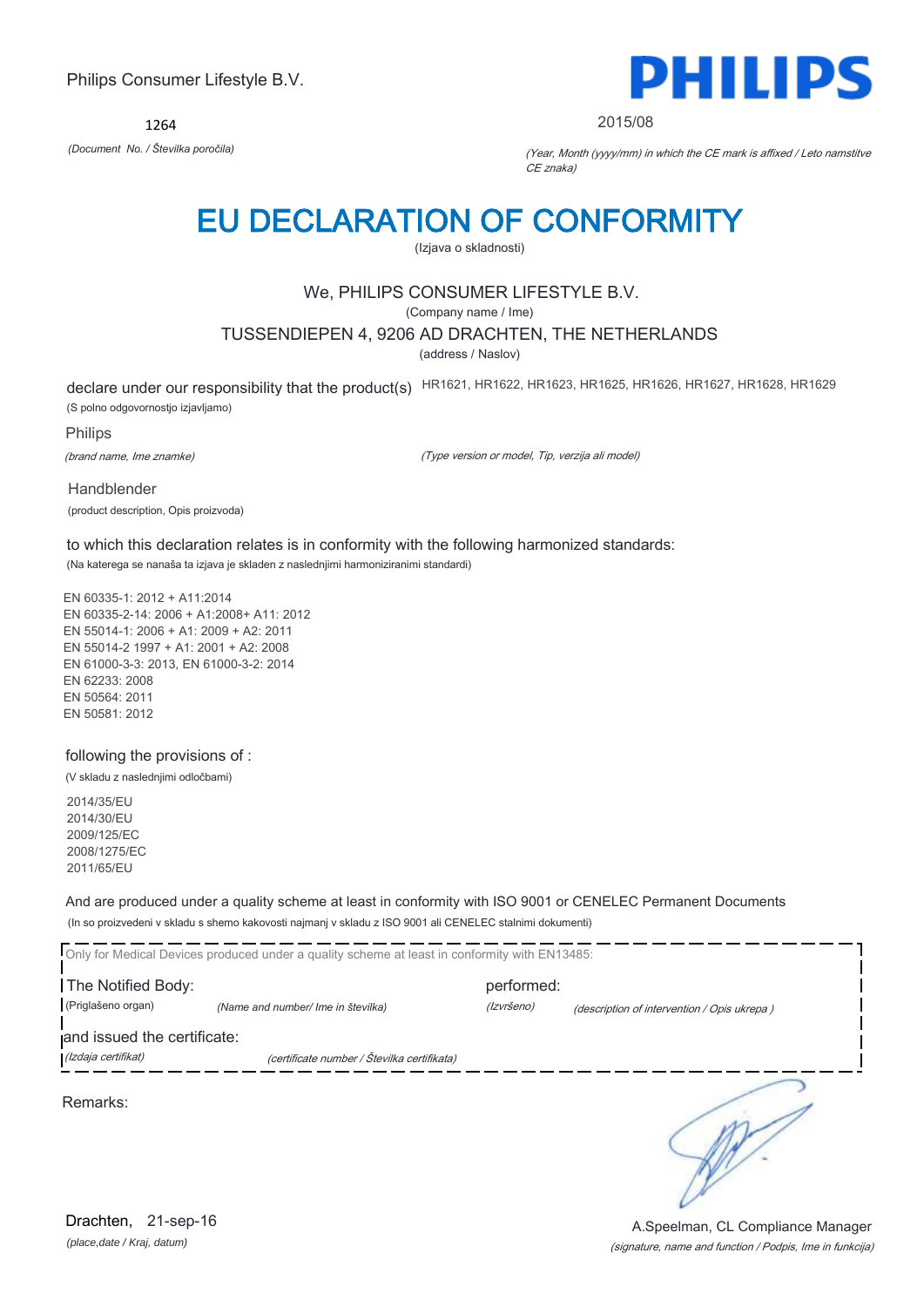1264



#### 2015/08

*(Document No. / Döküman Numarası)* (Year, Month (yyyy/mm) in which the CE mark is affixed / CE İbaresinin eklendiği yıl (yyyy/aa))

# EU DECLARATION OF CONFORMITY

(EU UYGUNLUK BEYANI)

# We, PHILIPS CONSUMER LIFESTYLE B.V.

(Company name / İmalatçının ismi)

### TUSSENDIEPEN 4, 9206 AD DRACHTEN, THE NETHERLANDS

(address / İmalatçının adresi )

declare under our responsibility that the product(s): HR1621, HR1622, HR1623, HR1625, HR1626, HR1627, HR1628, HR1629 (bizim sorumluluğumuz altında işbu beyanın ilgili bulunduğu aşağıdaki elektrikli ürünün:)

Philips

(brand name, İsim )

(Type version or model, Tip veya model)

Handblender

(product description, Ürün Açıklamas )

to which this declaration relates is in conformity with the following harmonized standards: (aşağıda belirtilen ilgili standartların gerektirdiği uygunluğa sahip olduğunu beyan ederiz)

EN 60335-1: 2012 + A11:2014 EN 60335-2-14: 2006 + A1:2008+ A11: 2012 EN 55014-1: 2006 + A1: 2009 + A2: 2011 EN 55014-2 1997 + A1: 2001 + A2: 2008 EN 61000-3-3: 2013, EN 61000-3-2: 2014 EN 62233: 2008 EN 50564: 2011 EN 50581: 2012

### following the provisions of :

(Yasal hükümler şu şekildedir:)

2014/35/EU 2014/30/EU 2009/125/EC 2008/1275/EC 2011/65/EU

And are produced under a quality scheme at least in conformity with ISO 9001 or CENELEC Permanent Documents (En az ISO 9001 veya CENELEC Daimi Belgelerine uygun kalite şemasına binaen mevcut ürünlerdir)

Only for Medical Devices produced under a quality scheme at least in conformity with EN13485: **The Notified Body: performed:** performed: (Yetkili Kurul) *(Name and number/ Isin ve numara)* (yerine getirmiştir) (description of intervention /müdahalenin tanımı ) and issued the certificate: (sertifikayı düzenlemiştir) (certificate number / sertifika numarası) ∍

Remarks:

*(place,date / Yer ve tarih )* Drachten, 21-sep-16

### (signature, name and function / İmza, isim ve görevi) A.Speelman, CL Compliance Manager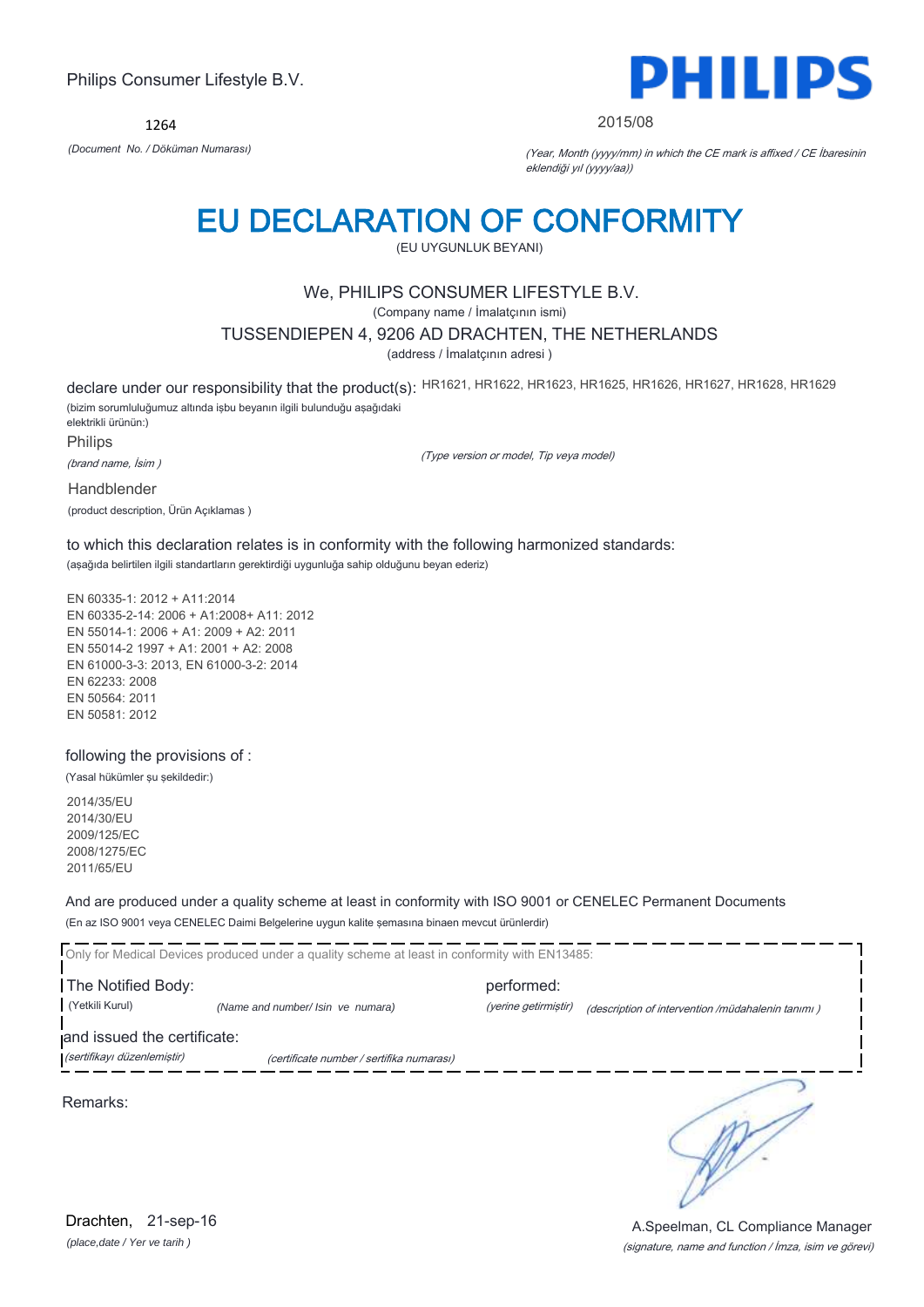1264



#### 2015/08

*(Document No. / Broj izvještaja)* (Year, Month (yyyy/mm) in which the CE mark is affixed / Godina ishođenja CE oznake)

# EU DECLARATION OF CONFORMITY

(Izjava o sukladnosti)

# We, PHILIPS CONSUMER LIFESTYLE B.V.

(Company name / Ime)

### TUSSENDIEPEN 4, 9206 AD DRACHTEN, THE NETHERLANDS

(address / Adresa)

declare under our responsibility that the product(s) HR1621, HR1622, HR1623, HR1625, HR1626, HR1627, HR1628, HR1629 (Odgovorno izjavljujemo da je elektični uređaj(i))

Philips

(brand name, Naziv robne marke)

(Type version or model, Tipska oznaka ili model)

Handblender (product description, opis proizvoda)

to which this declaration relates is in conformity with the following harmonized standards: (Na koje se ova izjava odnosi zadovoljava sljedeće usklađene norme)

EN 60335-1: 2012 + A11:2014 EN 60335-2-14: 2006 + A1:2008+ A11: 2012 EN 55014-1: 2006 + A1: 2009 + A2: 2011 EN 55014-2 1997 + A1: 2001 + A2: 2008 EN 61000-3-3: 2013, EN 61000-3-2: 2014 EN 62233: 2008 EN 50564: 2011 EN 50581: 2012

### following the provisions of :

(Slijedom odredbi:)

2014/35/EU 2014/30/EU 2009/125/EC 2008/1275/EC 2011/65/EU

And are produced under a quality scheme at least in conformity with ISO 9001 or CENELEC Permanent Documents (najmanje u skladu sa normom ISO 9001 ili)

Only for Medical Devices produced under a quality scheme at least in conformity with EN13485: **The Notified Body: performed:** performed: (Nadležno tijelo) *(Name and number/ Ime i broj) (Izveden) (Izveden) (description of intervention / Opis intervencije*) and issued the certificate: (I izdana je potvrda) (certificate number / Broj potvrde) ∍

Remarks:

*(place,date / Mjesto ,datum)* Drachten, 21-sep-16

A.Speelman, CL Compliance Manager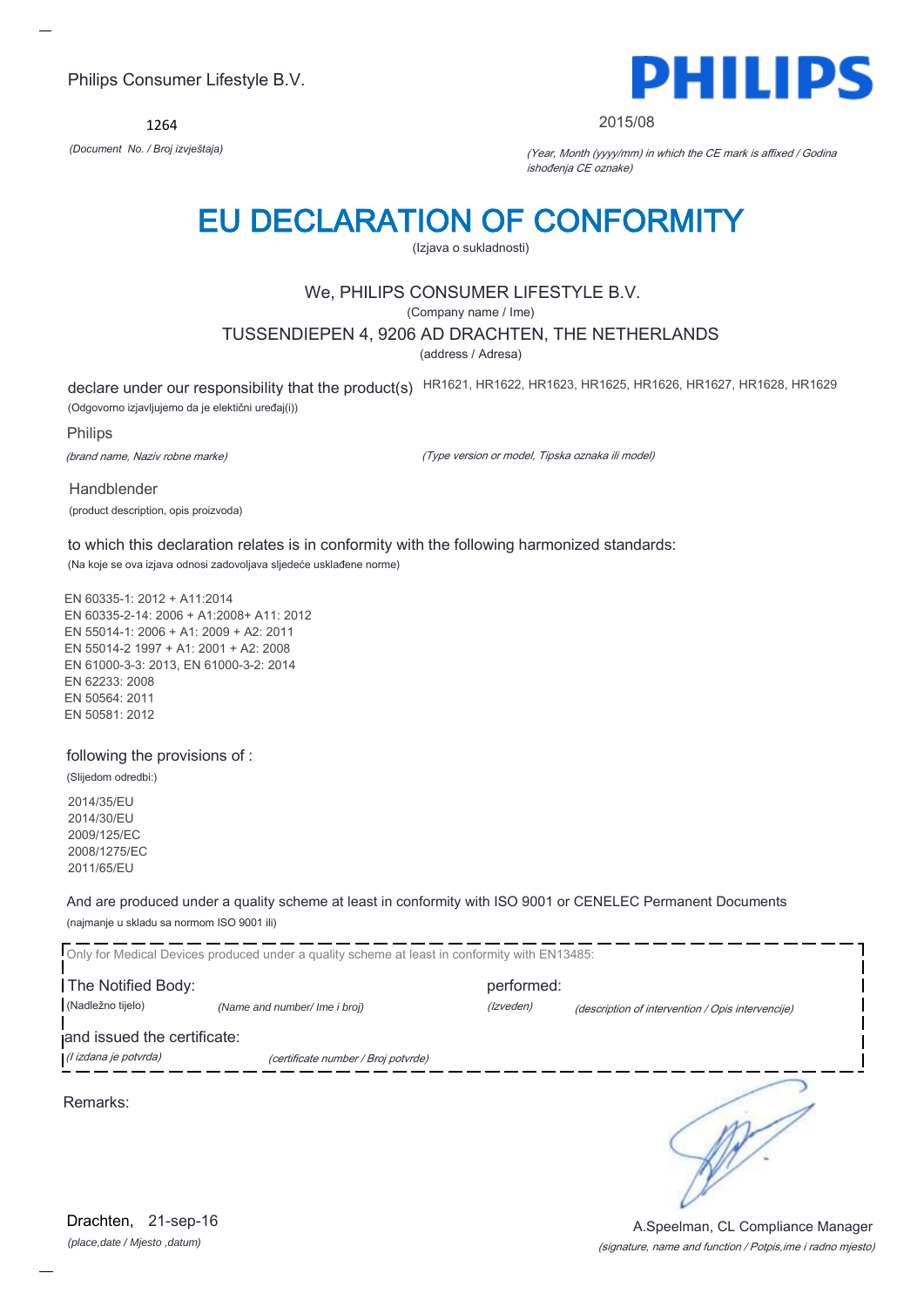1264



#### 2015/08

*(Document No. / Αρ. έκθεσης)* (Year, Month (yyyy/mm) in which the CE mark is affixed / Έτος επικόλλησης του σήματος συμμόρφωσης CE)

# EU DECLARATION OF CONFORMITY

(ΔΗΛΩΣΗ ΣΥΜΜΟΡΦΩΣΗΣ CE)

# We, PHILIPS CONSUMER LIFESTYLE B.V.

(Company name / Επωνυμία)

### TUSSENDIEPEN 4, 9206 AD DRACHTEN, THE NETHERLANDS

(address / Διεύθυνση)

declare under our responsibility that the product(s) HR1621, HR1622, HR1623, HR1625, HR1626, HR1627, HR1628, HR1629

(Δηλώνουμε υπεύθυνα ότι το ηλεκτρολογικό προϊόν/ προϊόντα)

Philips

(brand name, ονομασία μάρκας)

(Type version or model, Τύπος έκδοσης ή μοντέλο)

Handblender

(product description, περιγραφή προϊόντος)

to which this declaration relates is in conformity with the following harmonized standards: (στο οποίο/ στα οποία αφορά η παρούσα δήλωση συμμορφούται/ συμμορφούνται με τα εξής εναρμονισμένα πρότυπα)

EN 60335-1: 2012 + A11:2014 EN 60335-2-14: 2006 + A1:2008+ A11: 2012 EN 55014-1: 2006 + A1: 2009 + A2: 2011 EN 55014-2 1997 + A1: 2001 + A2: 2008 EN 61000-3-3: 2013, EN 61000-3-2: 2014 EN 62233: 2008 EN 50564: 2011 EN 50581: 2012

### following the provisions of :

(Σύμφωνα με τις διατάξεις των οδηγιών)

2014/35/EU 2014/30/EU 2009/125/EC 2008/1275/EC 2011/65/EU

# And are produced under a quality scheme at least in conformity with ISO 9001 or CENELEC Permanent Documents

(Και παράγεται/ παράγονται σύμφωνα με ένα ποιοτικό πρόγραμμα που συμμορφούται, κατ'ελάχιστον, με το πρότυπο ISO 9001 ή με τα Μόνιμα Έγγραφα Τεκμηρίωσης της CENELEC) \_\_\_\_\_\_\_\_\_

|                                         | performed:  |                                                                                                                                                |
|-----------------------------------------|-------------|------------------------------------------------------------------------------------------------------------------------------------------------|
| (Name and number/ Ονομασία και αριθμός) | (διεξήγαγε) | (description of intervention / περιγραφή παρέμβασης)                                                                                           |
| and issued the certificate:             |             |                                                                                                                                                |
|                                         |             |                                                                                                                                                |
|                                         |             |                                                                                                                                                |
|                                         |             | Only for Medical Devices produced under a quality scheme at least in conformity with EN13485:<br>(certificate number / αριθμός πιστοποιητικού) |